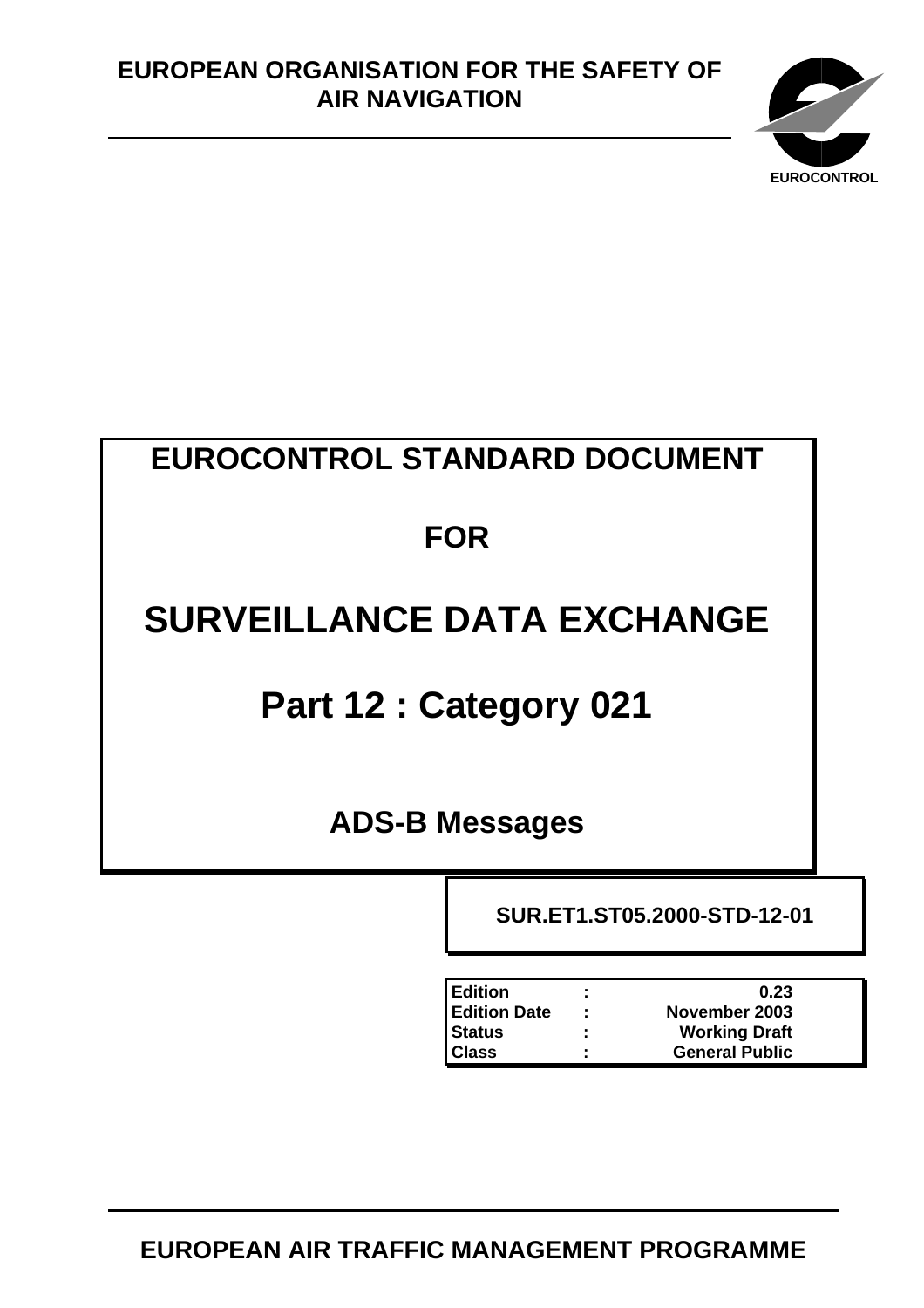# **DOCUMENT IDENTIFICATION SHEET**

| <b>DOCUMENT DESCRIPTION</b>                                                     |             |                                   |                  |  |  |  |  |  |  |  |  |
|---------------------------------------------------------------------------------|-------------|-----------------------------------|------------------|--|--|--|--|--|--|--|--|
| <b>Document Title</b>                                                           |             |                                   |                  |  |  |  |  |  |  |  |  |
| Surveillance Data Exchange - Part 12                                            |             |                                   |                  |  |  |  |  |  |  |  |  |
|                                                                                 |             | ADS-B Messages                    |                  |  |  |  |  |  |  |  |  |
| EWP DELIVERABLE REFERENCE NUMBER                                                |             |                                   |                  |  |  |  |  |  |  |  |  |
| <b>PROGRAMME REFERENCE INDEX</b>                                                |             | <b>EDITION:</b>                   | 0.23             |  |  |  |  |  |  |  |  |
| SUR.ET1.ST05.2000-STD-12-01                                                     |             | <b>EDITION DATE:</b>              | November 2003    |  |  |  |  |  |  |  |  |
| <b>Abstract</b><br>This document describes the application of ASTERIX to ADS-B. |             |                                   |                  |  |  |  |  |  |  |  |  |
| <b>ASTERIX</b>                                                                  | Category 21 | <b>Keywords</b><br>ADS-B Messages |                  |  |  |  |  |  |  |  |  |
|                                                                                 |             |                                   |                  |  |  |  |  |  |  |  |  |
| <b>CONTACT PERSON:</b>                                                          | C. Leclerc  | <b>TEL: 3355</b>                  | UNIT:<br>DIS/COM |  |  |  |  |  |  |  |  |

| <b>DOCUMENT STATUS AND TYPE</b> |   |                        |   |                       |   |  |  |  |  |
|---------------------------------|---|------------------------|---|-----------------------|---|--|--|--|--|
| <b>STATUS</b>                   |   | <b>CATEGORY</b>        |   | <b>CLASSIFICATION</b> |   |  |  |  |  |
| <b>Working Draft</b>            | ☑ | <b>Executive Task</b>  |   | <b>General Public</b> | ⊽ |  |  |  |  |
| Draft                           |   | <b>Specialist Task</b> |   | <b>EATMP</b>          |   |  |  |  |  |
| Proposed Issue                  |   | Lower Layer Task       | ☑ | Restricted            |   |  |  |  |  |
| <b>Released Issue</b>           |   |                        |   |                       |   |  |  |  |  |

| <b>ELECTRONIC BACKUP</b>        |                       |                    |  |  |  |  |  |  |  |
|---------------------------------|-----------------------|--------------------|--|--|--|--|--|--|--|
| <b>INTERNAL REFERENCE NAME:</b> |                       |                    |  |  |  |  |  |  |  |
| <b>HOST SYSTEM</b>              | <b>MEDIA</b>          | <b>SOFTWARE(S)</b> |  |  |  |  |  |  |  |
| <b>Microsoft Windows</b>        | Type : Hard disk      |                    |  |  |  |  |  |  |  |
|                                 | Media Identification: |                    |  |  |  |  |  |  |  |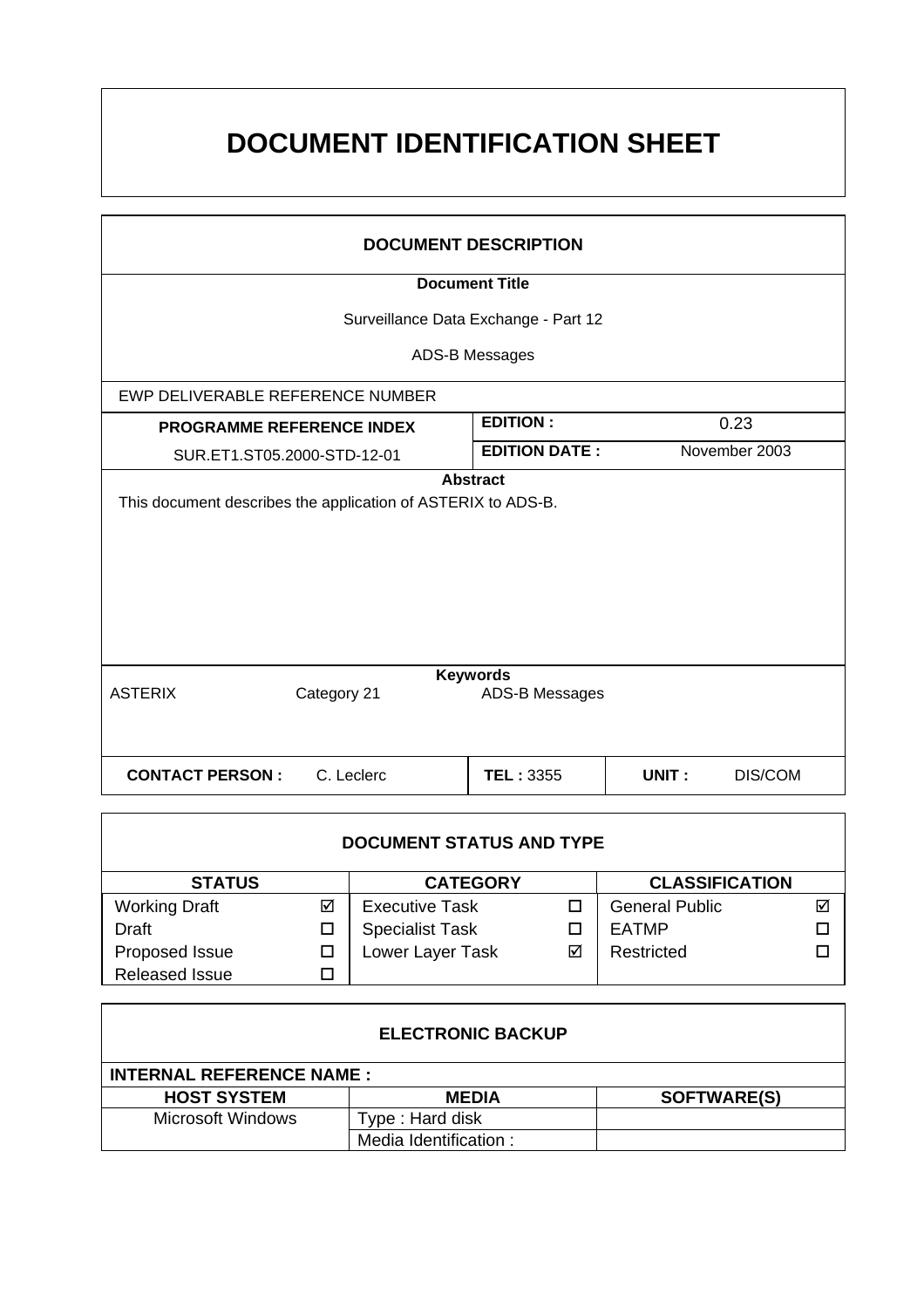# **DOCUMENT APPROVAL**

The following table identifies all management authorities who have successively approved the present issue of this document.

| <b>AUTHORITY</b> | <b>NAME AND SIGNATURE</b> | <b>DATE</b> |
|------------------|---------------------------|-------------|
| <b>SURT</b>      | M. Rees                   |             |
| Chairman         |                           |             |
| <b>COMT</b>      | G. Bailey                 |             |
| Chairman         |                           |             |
| <b>EATMP</b>     | W. Philipp                |             |
| Project Leader   |                           |             |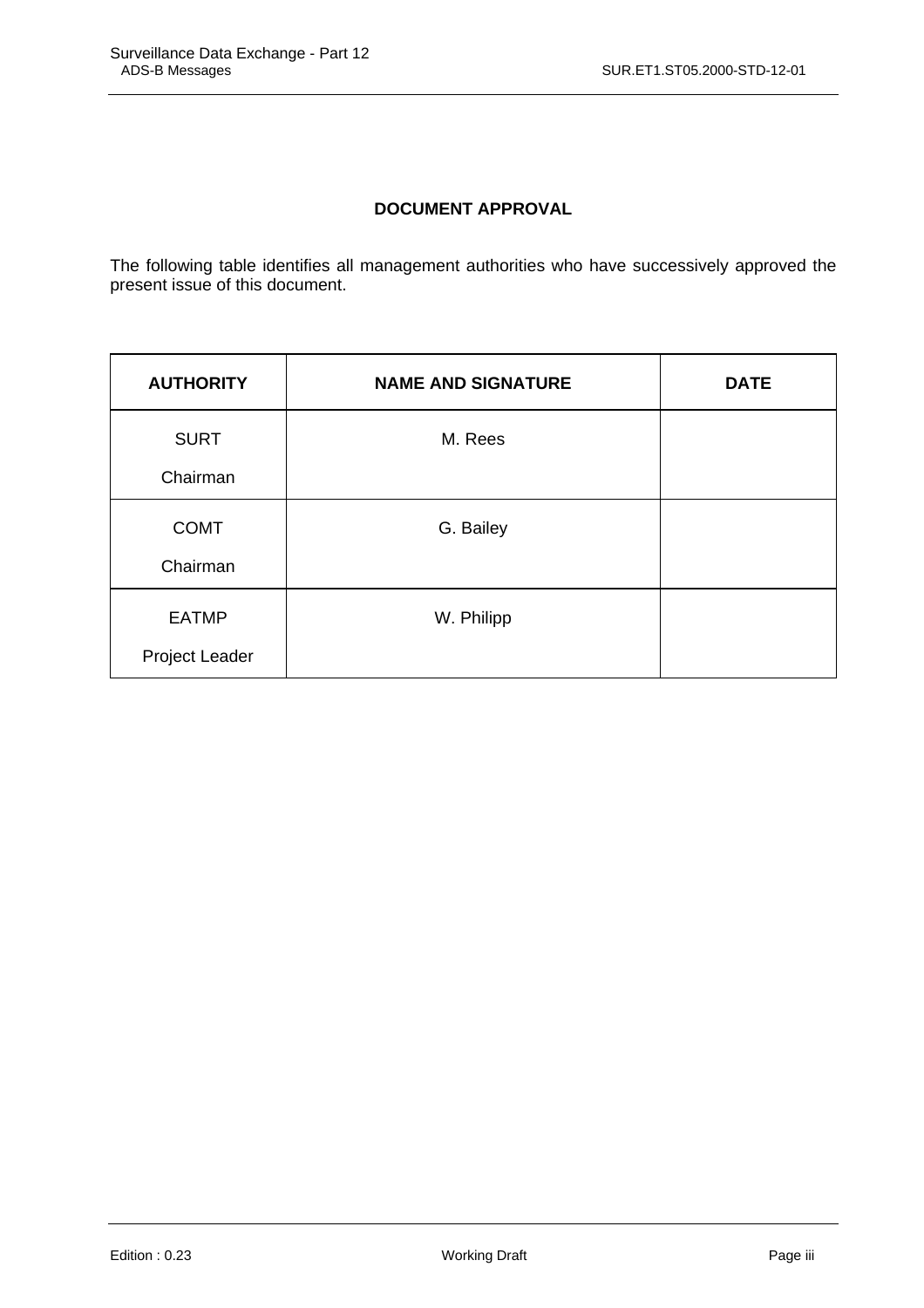# **DOCUMENT CHANGE RECORD**

The following table records the complete history of the successive editions of the present document.

| <b>EDITION</b> | <b>DATE</b><br><b>REASON FOR CHANGE</b> |                                                                                                                                                               |                                            |  |  |
|----------------|-----------------------------------------|---------------------------------------------------------------------------------------------------------------------------------------------------------------|--------------------------------------------|--|--|
|                |                                         |                                                                                                                                                               | <b>PAGES</b><br><b>AFFECTED</b>            |  |  |
| 0.10           | Dec. 1999                               | <b>Creation of Eurocontrol document</b>                                                                                                                       | <b>ALL</b>                                 |  |  |
| 0.11           | Mar. 2000                               | Modifications in items<br>Creation of UAP                                                                                                                     | <b>ALL</b>                                 |  |  |
| 0.12           | Feb. 2001                               | Modifications in items and UAP                                                                                                                                | <b>ALL</b>                                 |  |  |
| 0.13           | Jun. 2001                               | Modifications in items and UAP                                                                                                                                | <b>ALL</b>                                 |  |  |
| 0.14           | Sep. 2001                               | Modifications in items and UAP                                                                                                                                | <b>ALL</b>                                 |  |  |
| 0.15           | Nov. 2001                               | Modifications in items and UAP                                                                                                                                | <b>ALL</b>                                 |  |  |
| 0.16           | Dec. 2001                               | Addition of paragraph 4.4<br>$\bullet$<br><b>Editorial corrections</b>                                                                                        | <b>ALL</b>                                 |  |  |
| 0.17           | Jan. 2002                               | Modifications in items and UAP                                                                                                                                | <b>ALL</b>                                 |  |  |
| 0.18           | Feb. 2002                               | Modifications in items and UAP                                                                                                                                | <b>ALL</b>                                 |  |  |
| 0.19           | Oct. 2002                               | Modifications in items<br>1021/110<br>$\bullet$<br>1021/148<br>$\bullet$<br>1021/152<br>$\bullet$<br>1021/155<br>Modification of the UAP                      | 5.2.9<br>5.2.14<br>5.2.17<br>5.2.18<br>5.3 |  |  |
| 0.20           | Dec. 2002                               | Addition of "Encoding rules"<br>Modification of I021/040<br>Modification of I021/110<br>Suppression of items I021/035 and I021/037<br>Modification of the UAP | All<br>5.2.5<br>5.2.9<br>5.3               |  |  |
| 0.21           | <b>March 2003</b>                       | Modification of the title<br>Modification of I021/140                                                                                                         | 5.2.11                                     |  |  |
| 0.22           | August 2003                             | Editorial modification in layout of messages                                                                                                                  | 5.1                                        |  |  |
| 0.23           | Nov. 2003                               | Addition of ICAO Annex 10 Vol IV Amendment<br>77 as Reference Document<br>Addition of one bit (DTI) in item 021/210<br><b>Editorial modifications</b>         | 2.2<br>5.2.24                              |  |  |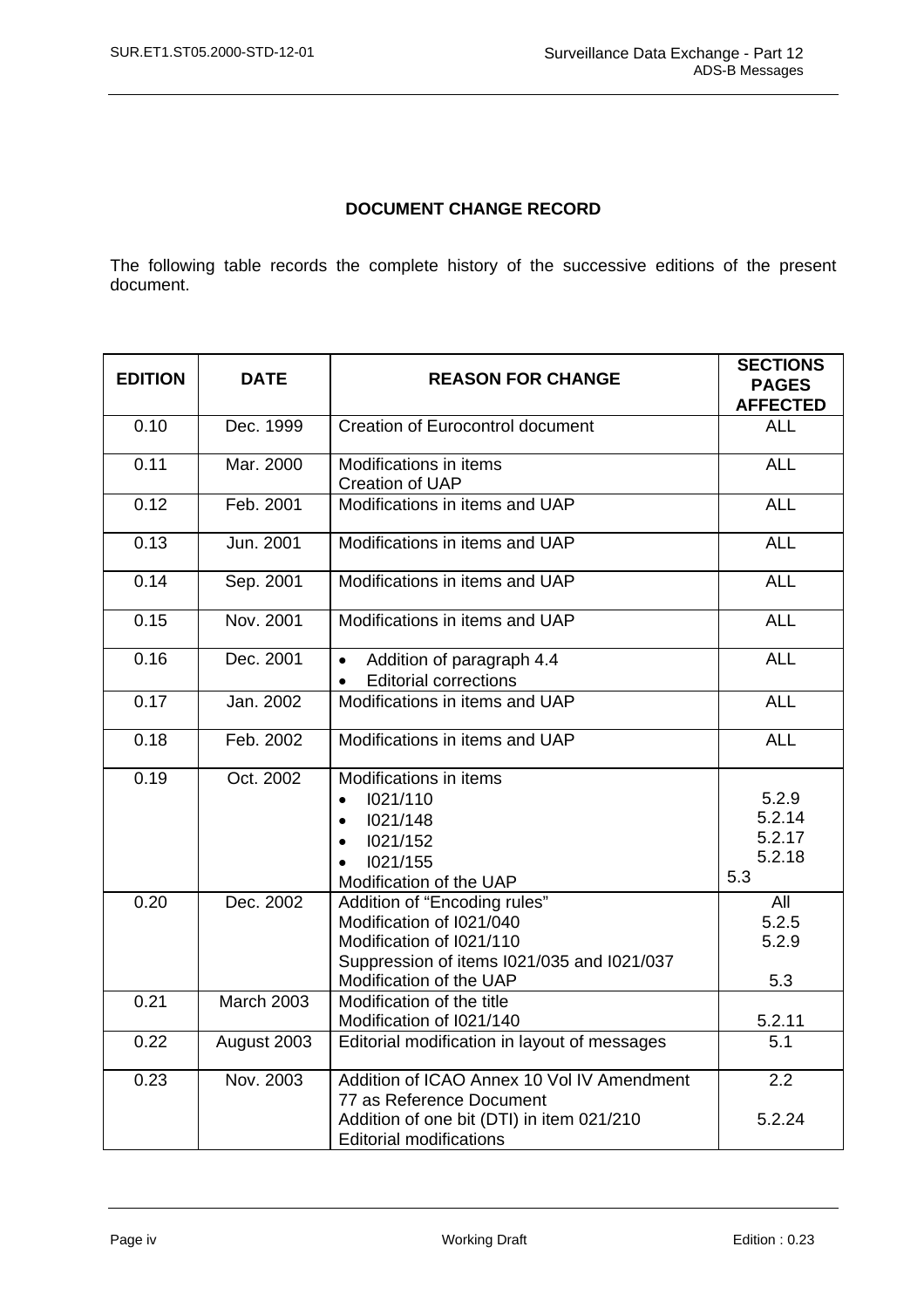# **TABLE OF CONTENTS**

| $\mathbf 1$             |         |
|-------------------------|---------|
| 1.1                     | Scope 1 |
| $\overline{2}$          |         |
| 2.1                     |         |
| 2.2                     |         |
| 3                       |         |
| 3.1                     |         |
| 3.2                     |         |
| $\overline{\mathbf{4}}$ |         |
| 4.1                     |         |
| 4.2                     |         |
| 4.3                     |         |
| 4.4                     |         |
| 4.5                     |         |
| 5                       |         |
| 5.1                     |         |
| 5.2                     |         |
| 5.2.1                   |         |
| 5.2.2                   |         |
| 5.2.3                   |         |
| 5.2.4                   |         |
| 5.2.5                   |         |
| 5.2.6                   |         |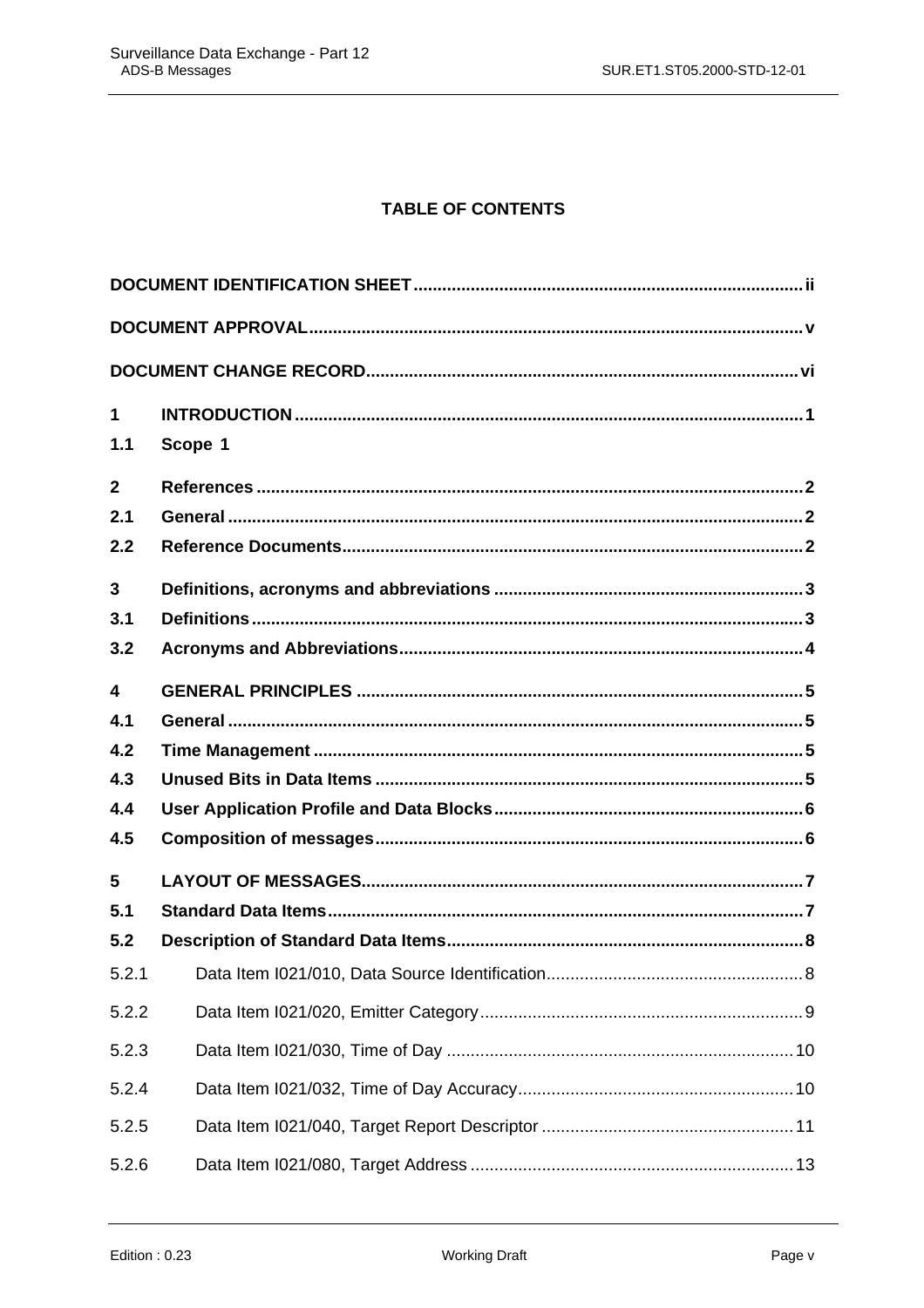| 5.3    |  |
|--------|--|
| 5.2.26 |  |
| 5.2.25 |  |
| 5.2.24 |  |
| 5.2.23 |  |
| 5.2.22 |  |
| 5.2.21 |  |
| 5.2.20 |  |
| 5.2.19 |  |
| 5.2.18 |  |
| 5.2.17 |  |
| 5.2.16 |  |
| 5.2.15 |  |
| 5.2.14 |  |
| 5.2.13 |  |
| 5.2.12 |  |
| 5.2.11 |  |
| 5.2.10 |  |
| 5.2.9  |  |
| 5.2.8  |  |
| 5.2.7  |  |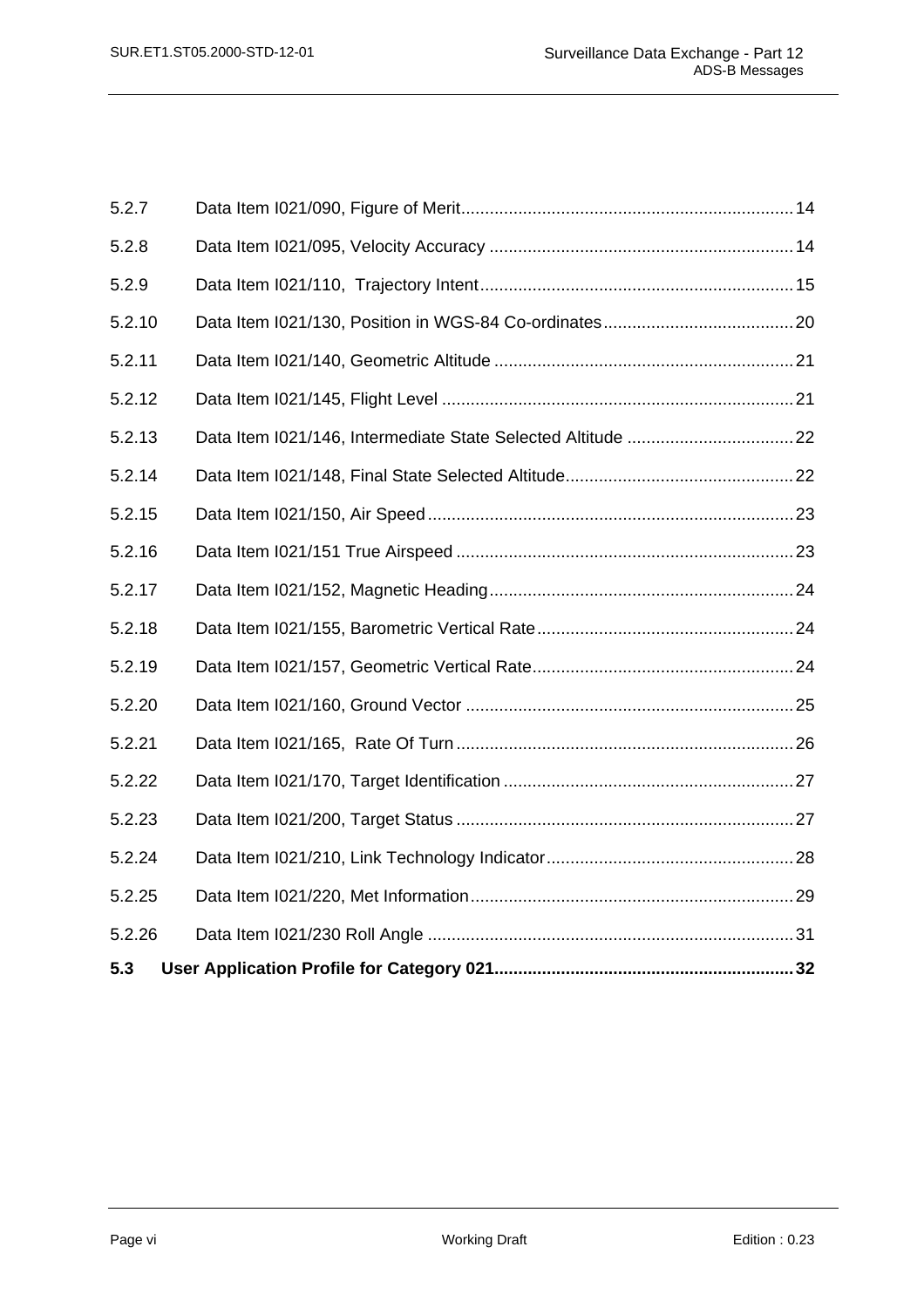# <span id="page-6-0"></span>**1 INTRODUCTION**

## **1.1 Scope**

- **1.1.1** This document describes the structure for the transmission of ADS-B messages.
- **1.1.2** This document defines the data out of Category 021.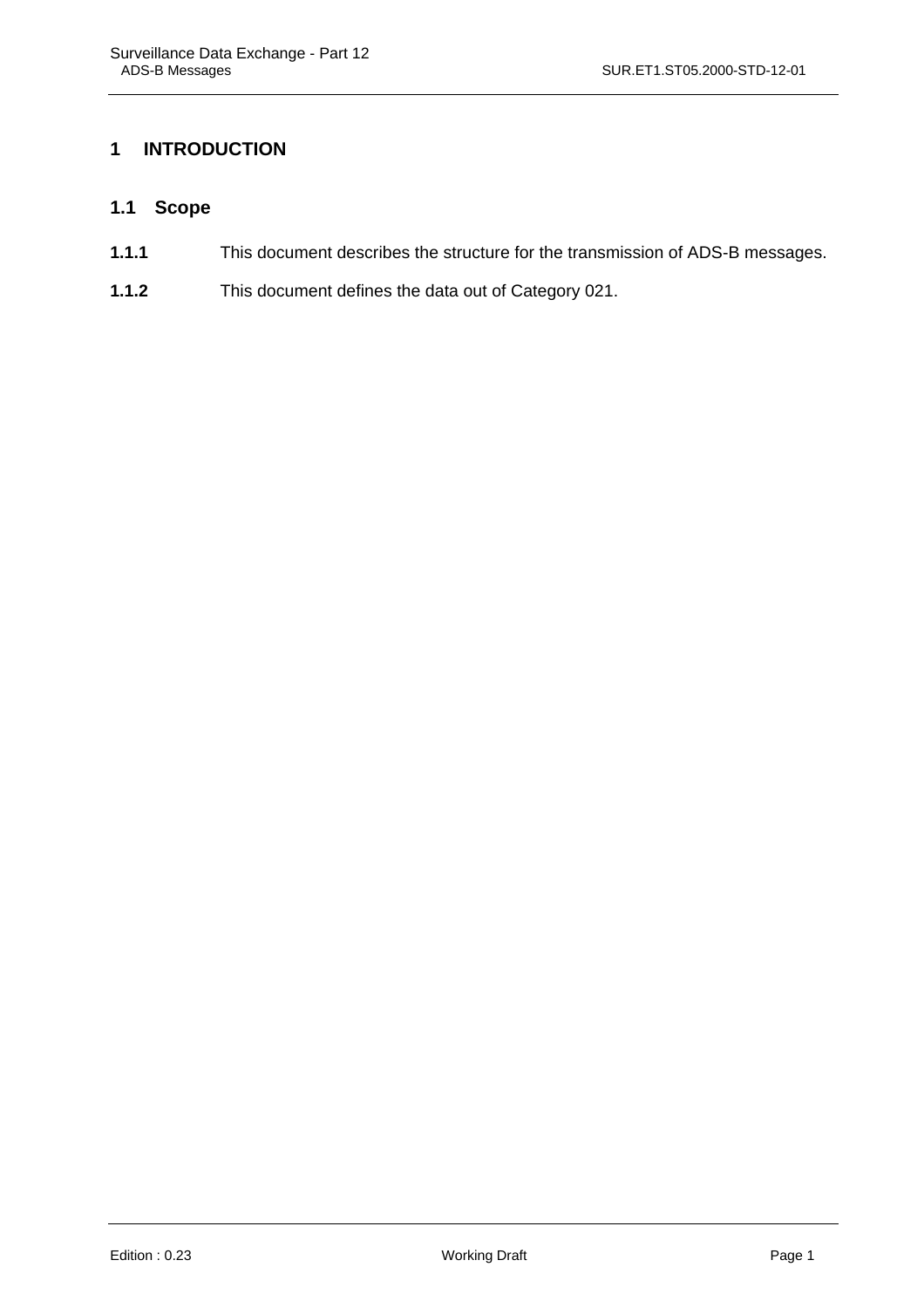## <span id="page-7-0"></span>**2 REFERENCES**

#### **2.1 General**

The following Documents and Standards contain provisions which, through references in this text, constitute provisions of this Eurocontrol Standard Document.

At the time of publication of this Eurocontrol Standard Document, the editions indicated for the referenced documents and standards were valid.

Any revision of the referenced ICAO Documents shall be immediately taken into account to revise this Eurocontrol Standard Document.

Revisions of the other referenced documents shall not form part of the provisions of this Eurocontrol Standard Document until they are formally reviewed and incorporated into this Eurocontrol Standard Document.

In the case of a conflict between the requirements of this Eurocontrol Standard Document and the contents of the other referenced documents, this Eurocontrol Standard Document shall take precedence.

#### **2.2 Reference Documents**

- 1. Eurocontrol Standard 000-1-92. Directives for the Uniform Drafting and Presentation of Eurocontrol Standard Documents. 1992.
- 2. Eurocontrol Standard SUR.ET1.ST05.2000-STD-01-01. All Purpose Structured Eurocontrol suRveillance Information Exchange - ASTERIX, edition 1.29 February 2002.
- 3. Minimum Aviation System Performance Standards for ADS-B, RTCA/DO-242, February 19, 1998.
- 4. Automatic Dependent Surveillance Requirements SUR/ET3/ST06.3220/001, edition 0.8 November 2000.
- 5. ICAO Annex 10, Vol.IV Amendment 77 I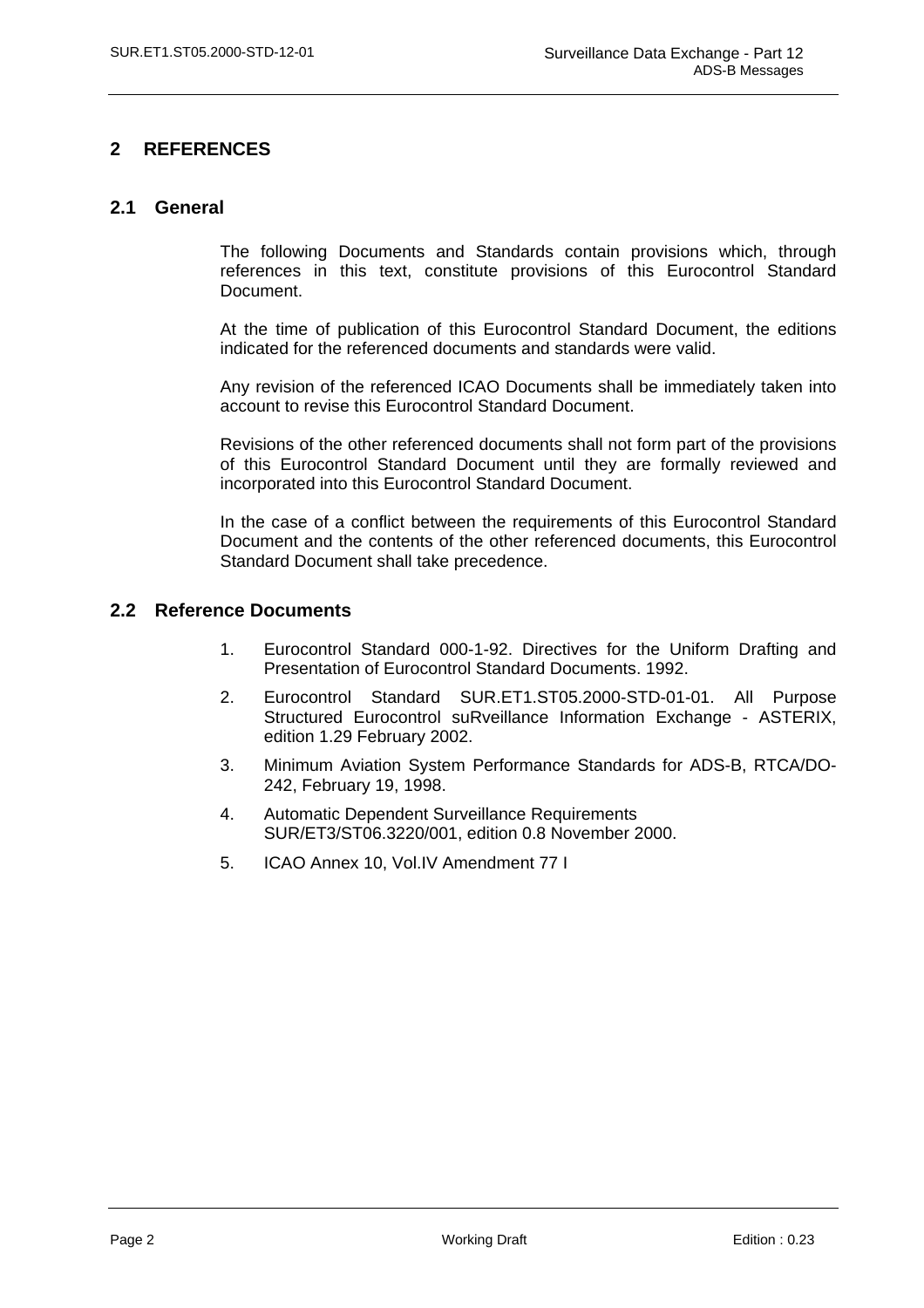### <span id="page-8-0"></span>**3 DEFINITIONS, ACRONYMS AND ABBREVIATIONS**

#### **3.1 Definitions**

For the purposes of this Eurocontrol Document, the following definitions shall apply:

- **3.1.1 Catalogue of Data Items:** List of all the possible Data Items of each Data Category describing the Data Items by their reference, structure, size and units (where applicable).
- **3.1.2 Data Block:** Unit of information seen by the application as a discrete entity by its contents. A Data Block contains one or more Record(s) containing data of the same category.
- **3.1.3 Data Category:** Classification of the data in order to permit inter alia an easy identification.
- **3.1.4 Data Field:** Physical implementation for the purpose of communication of a Data Item, it is associated with a unique Field Reference Number and is the smallest unit of transmitted information.
- **3.1.5 Data Item:** The smallest unit of information in each Data Category.
- **3.1.6 Record:** A collection of transmitted Data Fields of the same category preceded by a Field Specification field, signalling the presence/absence of the various Data Fields
- **3.1.7 User Application Profile:** The mechanism for assigning Data Items to Data Fields, and containing all necessary information which needs to be standardised for the successful encoding and decoding of the messages.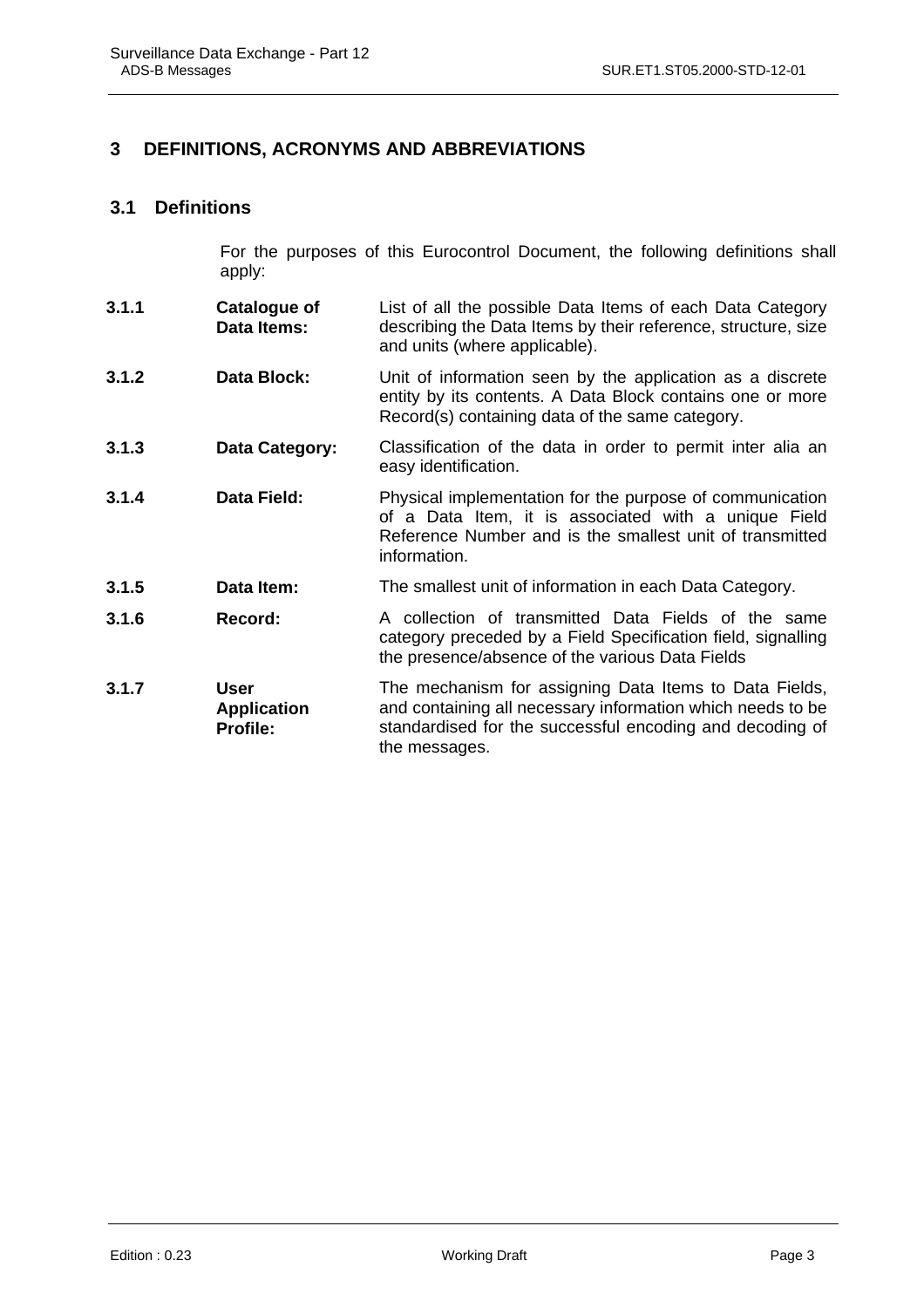# <span id="page-9-0"></span>**3.2 Acronyms and Abbreviations**

For the purposes of this Eurocontrol Document, the following shall apply:

| $\mathbf{o}$<br><b>ADS-B</b><br><b>ASTERIX</b>                                                          | Degree (angle)<br>Automatic Dependent Surveillance - Broadcast<br>All Purpose STructured Eurocontrol suRveillance Information<br><b>EXchange</b>                                                                                                                               |
|---------------------------------------------------------------------------------------------------------|--------------------------------------------------------------------------------------------------------------------------------------------------------------------------------------------------------------------------------------------------------------------------------|
| <b>CAT</b>                                                                                              | Data Category                                                                                                                                                                                                                                                                  |
| <b>EATMP</b>                                                                                            | European Air Traffic Management Programme                                                                                                                                                                                                                                      |
| <b>FRN</b><br><b>FSPEC</b><br><b>FX</b>                                                                 | <b>Field Reference Number</b><br><b>Field Specification</b><br><b>Field Extension Indicator</b>                                                                                                                                                                                |
| <b>ICAO</b>                                                                                             | International Civil Aviation Organization                                                                                                                                                                                                                                      |
| <b>LEN</b><br><b>LSB</b>                                                                                | Length Indicator<br><b>Least Significant Bit</b>                                                                                                                                                                                                                               |
| <b>PSR</b>                                                                                              | <b>Primary Surveillance Radar</b>                                                                                                                                                                                                                                              |
| <b>RE</b><br><b>REP</b>                                                                                 | Reserved Expansion Indicator<br><b>Field Repetition Indicator</b>                                                                                                                                                                                                              |
| s<br><b>SAC</b><br><b>SDPS</b><br><b>SIC</b><br><b>SP</b><br><b>SSR</b><br><b>STFRDE</b><br><b>SURT</b> | second, unit of time<br><b>System Area Code</b><br><b>Surveillance Data Processing System</b><br><b>System Identification Code</b><br>Special Purpose Indicator<br>Secondary Surveillance Radar<br>Surveillance Task Force on Radar Data Exchange<br>Surveillance Team (EATMP) |
| <b>UAP</b><br><b>UTC</b>                                                                                | User Application Profile (see Definitions)<br><b>Co-ordinated Universal Time</b>                                                                                                                                                                                               |
| <b>WGS-84</b>                                                                                           | World Geodetic System 84                                                                                                                                                                                                                                                       |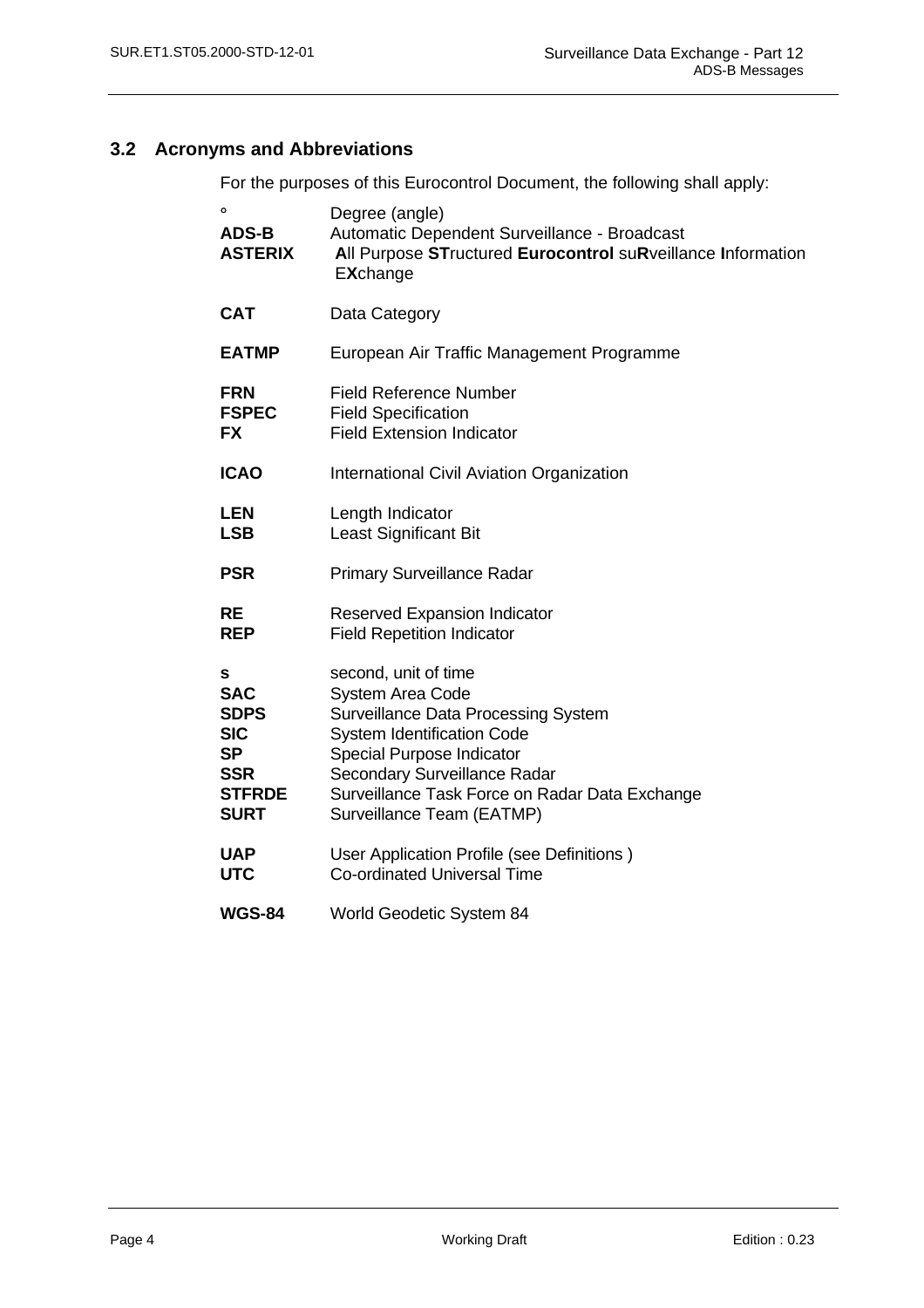# <span id="page-10-0"></span>**4 GENERAL PRINCIPLES**

#### **4.1 General**

This document describes the application of ASTERIX to ADS-B target reports.

#### **4.2 Time Management**

The time-stamping shall comply with ICAO Annex 5.

#### **4.3 Unused Bits in Data Items**

Decoders of ASTERIX data shall never assume and rely on specific settings of spare or unused Bits. However in order to improve the readability of binary dumps of ASTERIX records, it is recommended to set all Spare bits to zero.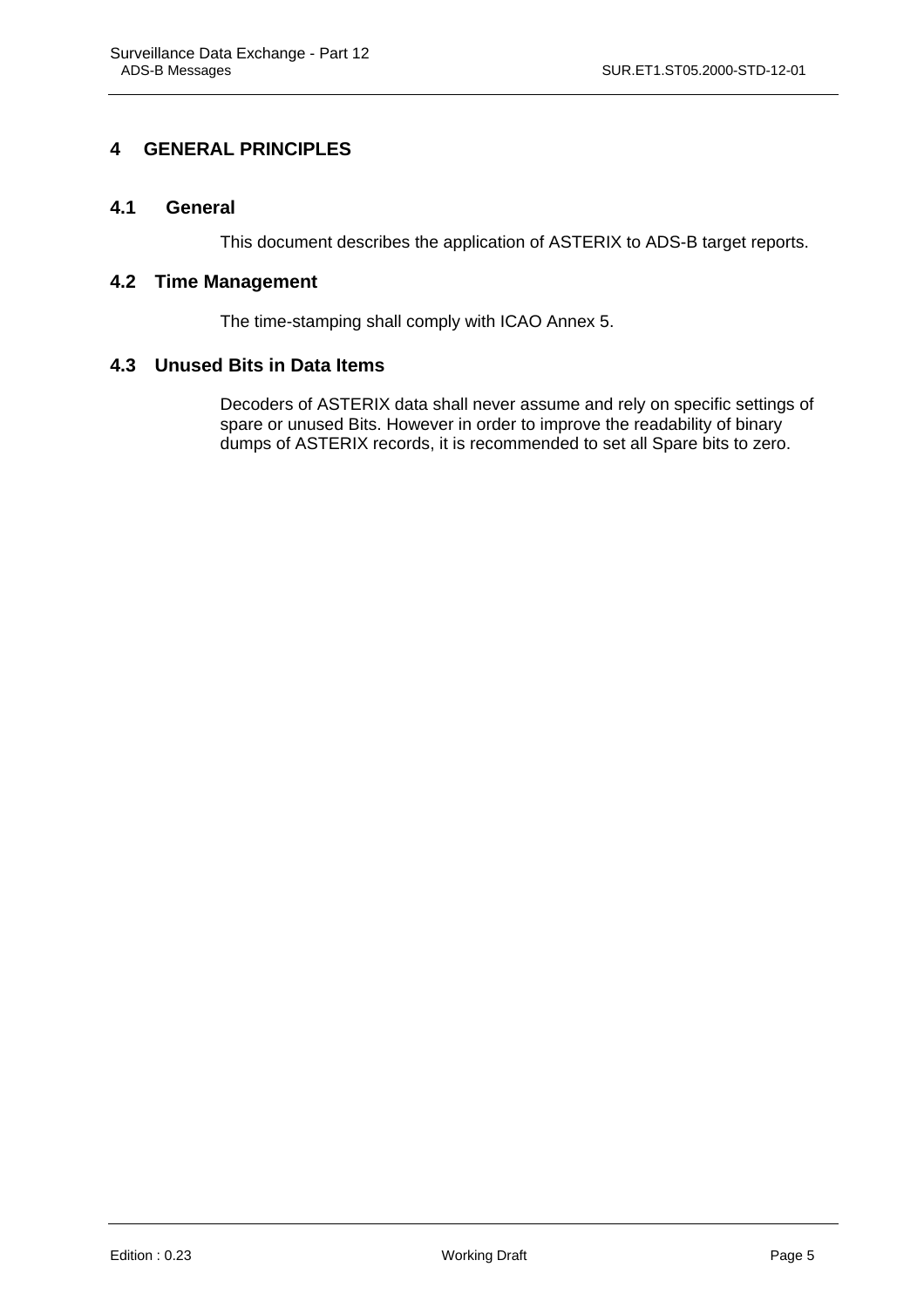### <span id="page-11-0"></span>**4.4 User Application Profile and Data Blocks**

- **4.4.1** A single User Application Profile (UAP) is defined and shall be used for ADS-B messages.
- **4.4.2** Data Blocks shall have the following layout.

| <b>FSPEC</b><br><b>LEN</b><br>$CAT = 021$<br>Items of the<br>first record | <b>FSPEC</b>   Items of the<br>last record |
|---------------------------------------------------------------------------|--------------------------------------------|
|---------------------------------------------------------------------------|--------------------------------------------|

where:

- Data Category (CAT) = 021, is a one-octet field indicating that the Data Block contains ADS-B messages messages;
- Length Indicator (LEN) is a two-octet field indicating the total length in octets of the Data Block, including the CAT and LEN fields;
- FSPEC is the Field Specification.

#### **4.5 Composition of messages**

- **4.5.1** Messages shall be composed of Data Items assembled in the order defined by the Field Reference Number (FRN) in the associated UAP.
- **4.5.2** When sent, items shall always be transmitted in a Record with the corresponding FSPEC Bits set to one.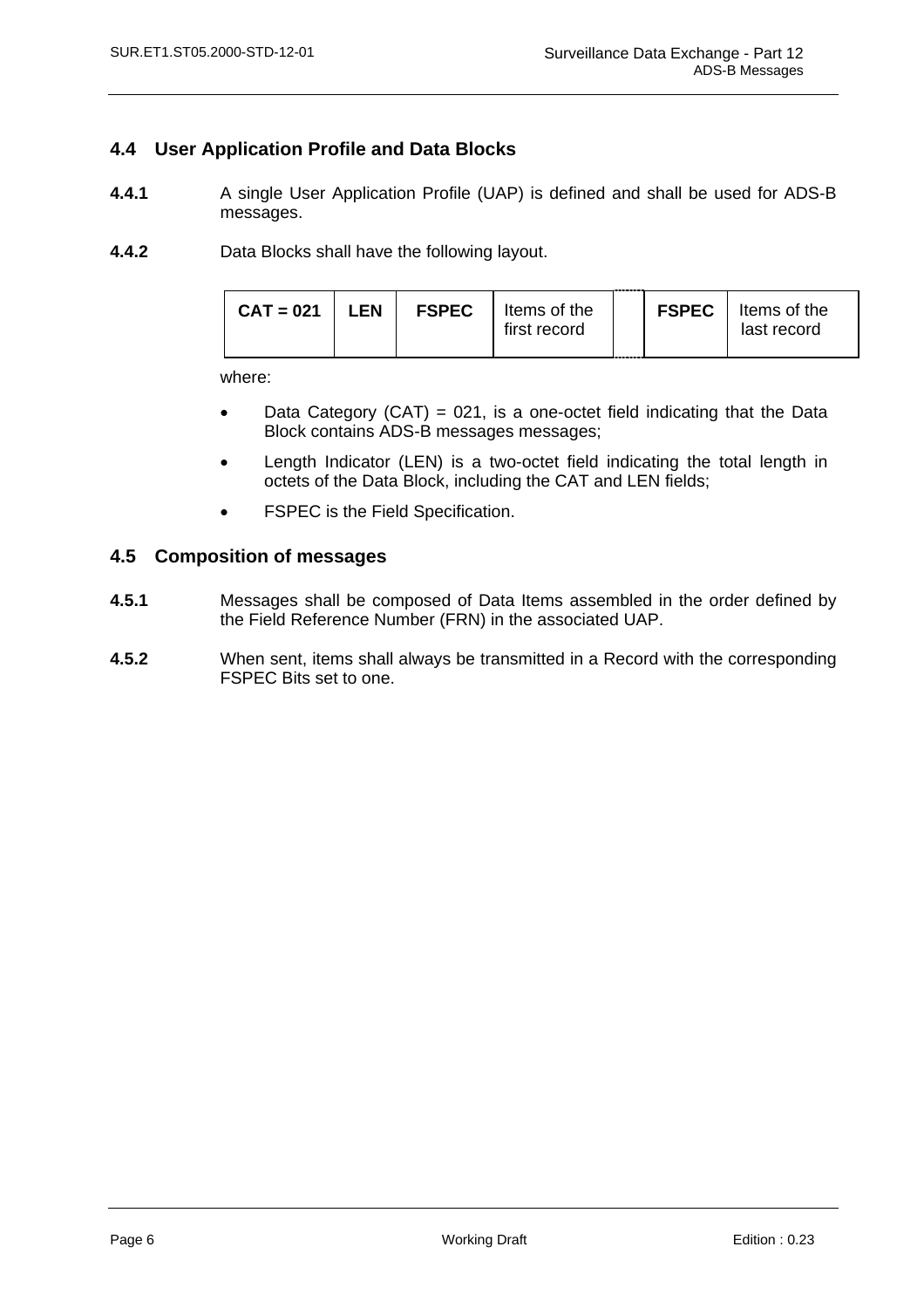# <span id="page-12-0"></span>**5 LAYOUT OF MESSAGES**

#### **5.1 Standard Data Items**

The standardised Data Items which shall be used for the transmission of ADS-B messages are defined in Table 1 and described in the following pages.

| Data Item        |                                      |                   |
|------------------|--------------------------------------|-------------------|
| <b>Reference</b> | <b>Description</b>                   | <b>Resolution</b> |
| <b>Number</b>    |                                      |                   |
| 1021/010         | Data Source Identification           | N.A.              |
| 1021/020         | <b>Emitter Category</b>              | N.A.              |
| 1021/030         | Time of Day                          | $1/128$ s         |
| 1021/032         | Time of Day Accuracy                 | $1/256$ s         |
| 1021/040         | <b>Target Report Descriptor</b>      | N.A.              |
| 1021/080         | <b>Target Address</b>                | N.A.              |
| 1021/090         | Figure of Merit                      | N.A.              |
| 1021/095         | <b>Velocity Accuracy</b>             | N.A.              |
| 1021/110         | <b>Trajectory Intent</b>             | N.A.              |
| 1021/130         | Position in WGS-84 co-ordinates      | $180/2^{23}$      |
| 1021/140         | Geometric Altitude                   | $6.25$ ft         |
| 1021/145         | <b>Flight Level</b>                  | $\frac{1}{4}$ FL  |
| 1021/146         | Intermediate State Selected Altitude | $25$ ft           |
| 1021/148         | <b>Final State Selected Altitude</b> | $25$ ft           |
| 1021/150         | Air Speed                            | N.A.              |
| 1021/151         | <b>True Air Speed</b>                | N.A.              |
| 1021/152         | <b>Magnetic Heading</b>              | 360/216 °         |
| 1021/155         | <b>Barometric Vertical Rate</b>      | 6.25 ft / min     |
| 1021/157         | <b>Geometric Vertical Rate</b>       | 6.25 ft / $min$   |
| 1021/160         | <b>Ground Vector</b>                 | N.A.              |
| 1021/165         | Rate of Turn                         | $\frac{1}{4}$ °/s |
| 1021/170         | <b>Target Identification</b>         | N.A.              |
| 1021/200         | <b>Target Status</b>                 | N.A.              |
| 1021/210         | Link Technology Indicator            | N.A.              |
| 1021/220         | Met Report                           | N.A.              |
| 1021/230         | Roll Angle                           | $0.01$ deg        |

**Table 1 - Data Items of Category 021**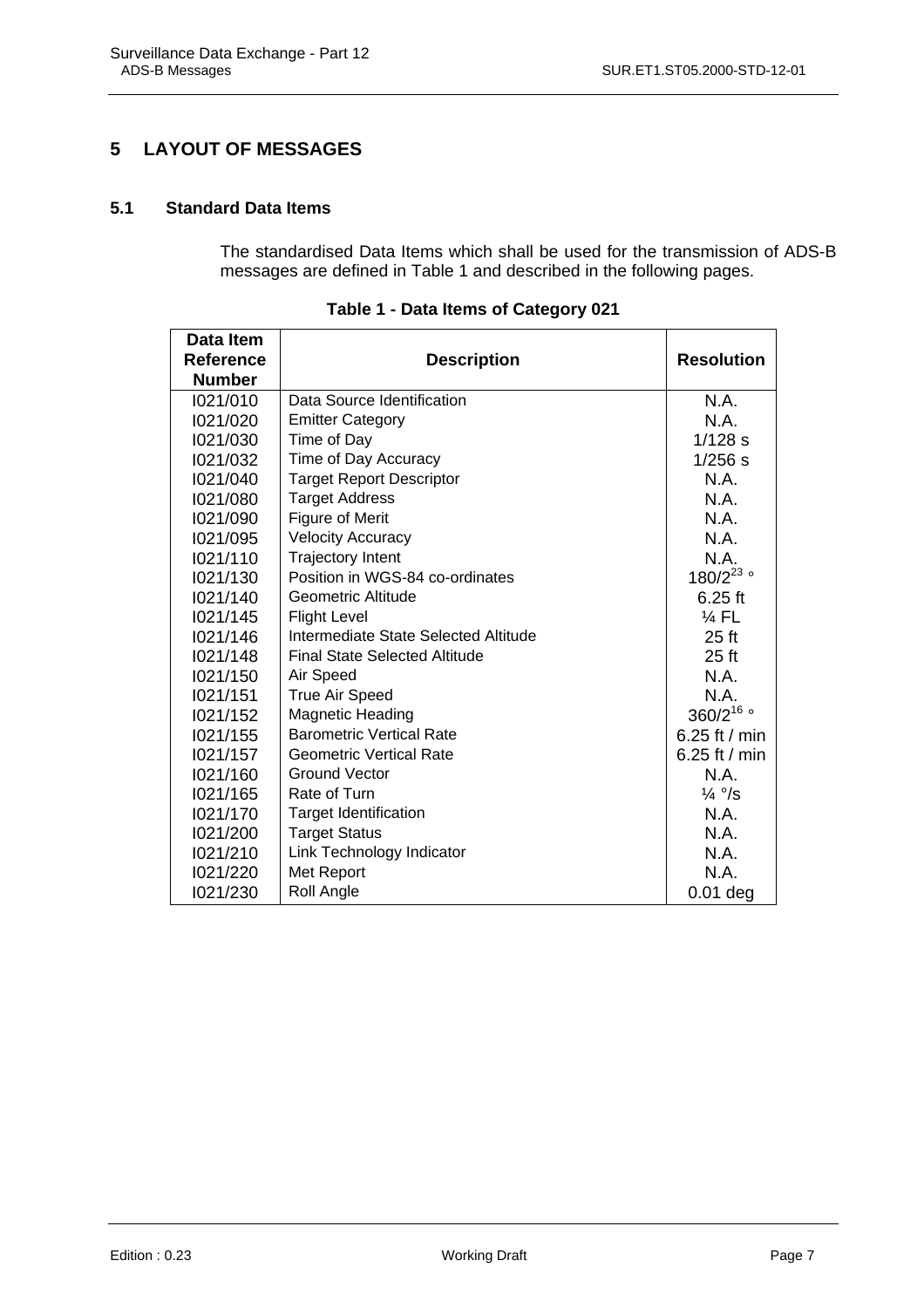# <span id="page-13-0"></span>**5.2 Description of Standard Data Items**

#### **5.2.1 Data Item I021/010, Data Source Identification**

**Definition :** Identification of the ADS-B station providing information **Format :** Two-octet fixed length Data Item **Structure:** 

| Octet no. 1                               |                                                    |  |  |  |  |                                                              | Octet no. 2 |  |  |  |  |  |  |
|-------------------------------------------|----------------------------------------------------|--|--|--|--|--------------------------------------------------------------|-------------|--|--|--|--|--|--|
| 16                                        | 12 <sub>2</sub><br>13<br>111<br>15<br>14<br>5<br>8 |  |  |  |  |                                                              |             |  |  |  |  |  |  |
| <b>SAC</b>                                |                                                    |  |  |  |  |                                                              | <b>SIC</b>  |  |  |  |  |  |  |
| bits-16/9<br>(SAC)<br>(SIC)<br>bits $8/1$ |                                                    |  |  |  |  | <b>System Area Code</b><br><b>System Identification Code</b> |             |  |  |  |  |  |  |

#### **Encoding Rule :**

This Item shall be present in every ASTERIX record

**NOTE -** The up-to-date list of SACs is published on the Eurocontrol Web Site [\(http://www.eurocontrol.int](http://www.eurocontrol.int/)).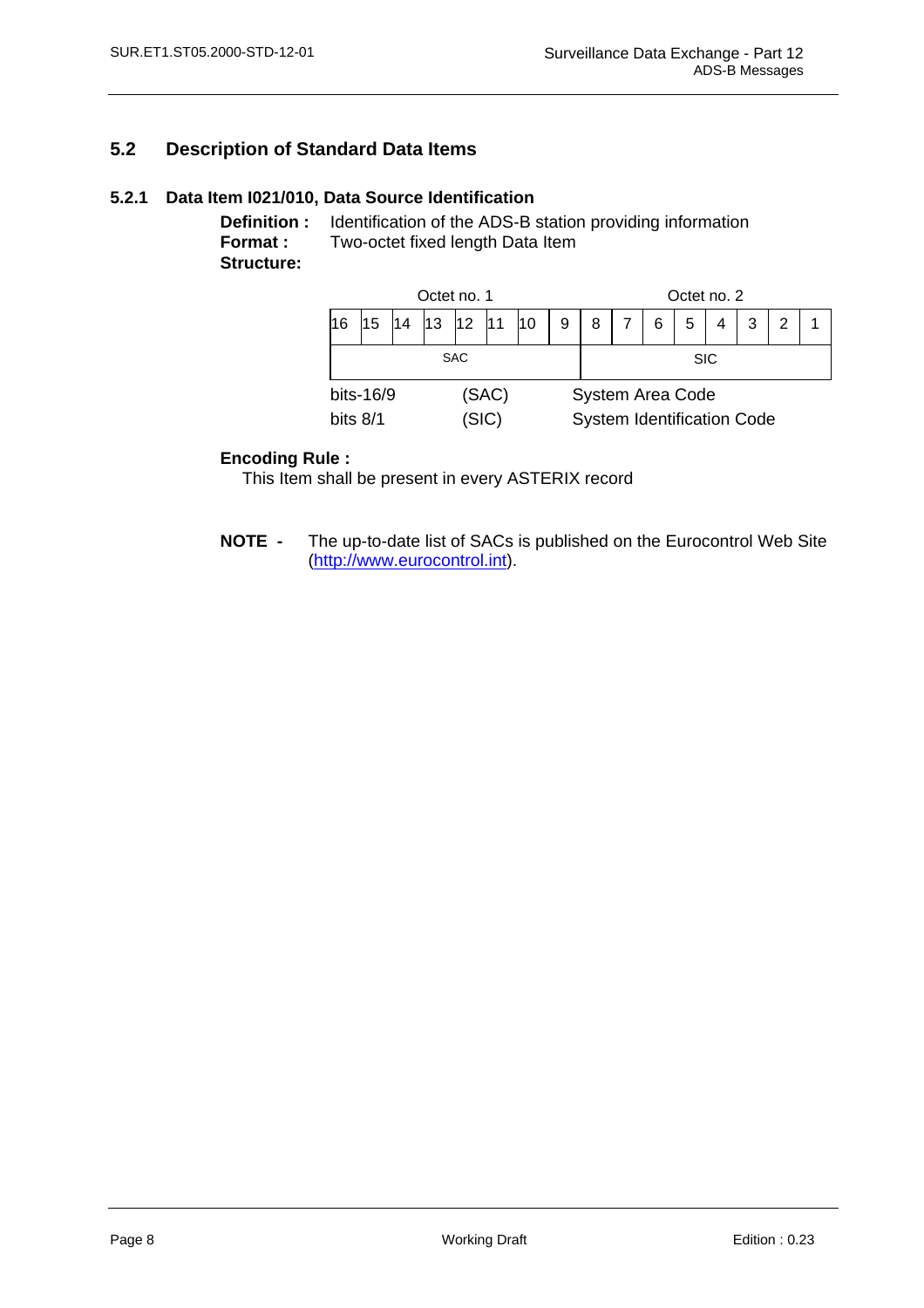### <span id="page-14-0"></span>**5.2.2 Data Item I021/020, Emitter Category**

bits- $8/1$ 

```
Structure:
```
**Definition :** Characteristics of the originating ADS-B unit **Format :** One-Octet fixed length data item.



| (ECAT) Emitter Category<br>1 = light aircraft $\leq$ 7000 kg                                    |  |
|-------------------------------------------------------------------------------------------------|--|
| $2 =$ reserved                                                                                  |  |
| $3 = 7000$ kg < medium aircraft < 136000 kg                                                     |  |
| $4 =$ reserved                                                                                  |  |
| $5 = 136000$ kg $\le$ heavy aircraft                                                            |  |
| $6$ = highly manoeuvrable (5g acceleration<br>capability) and high speed (>400 knots<br>cruise) |  |
| 7 to $9 =$ reserved                                                                             |  |
| 10 = rotocraft                                                                                  |  |
| 11 = glider / sailplane                                                                         |  |
| $12 =$ lighter-than-air                                                                         |  |
| 13 = unmanned aerial vehicle                                                                    |  |
| 14 = space / transatmospheric vehicle                                                           |  |
| 15 = ultralight / handglider / paraglider                                                       |  |
| 16 = parachutist / skydiver                                                                     |  |
| 17 to $19$ = reserved                                                                           |  |
| 20 = surface emergency vehicle                                                                  |  |
| 21 = surface service vehicle                                                                    |  |
| 22 = fixed ground or tethered obstruction                                                       |  |
| 23 to $24$ = reserved                                                                           |  |

#### **Encoding Rule :**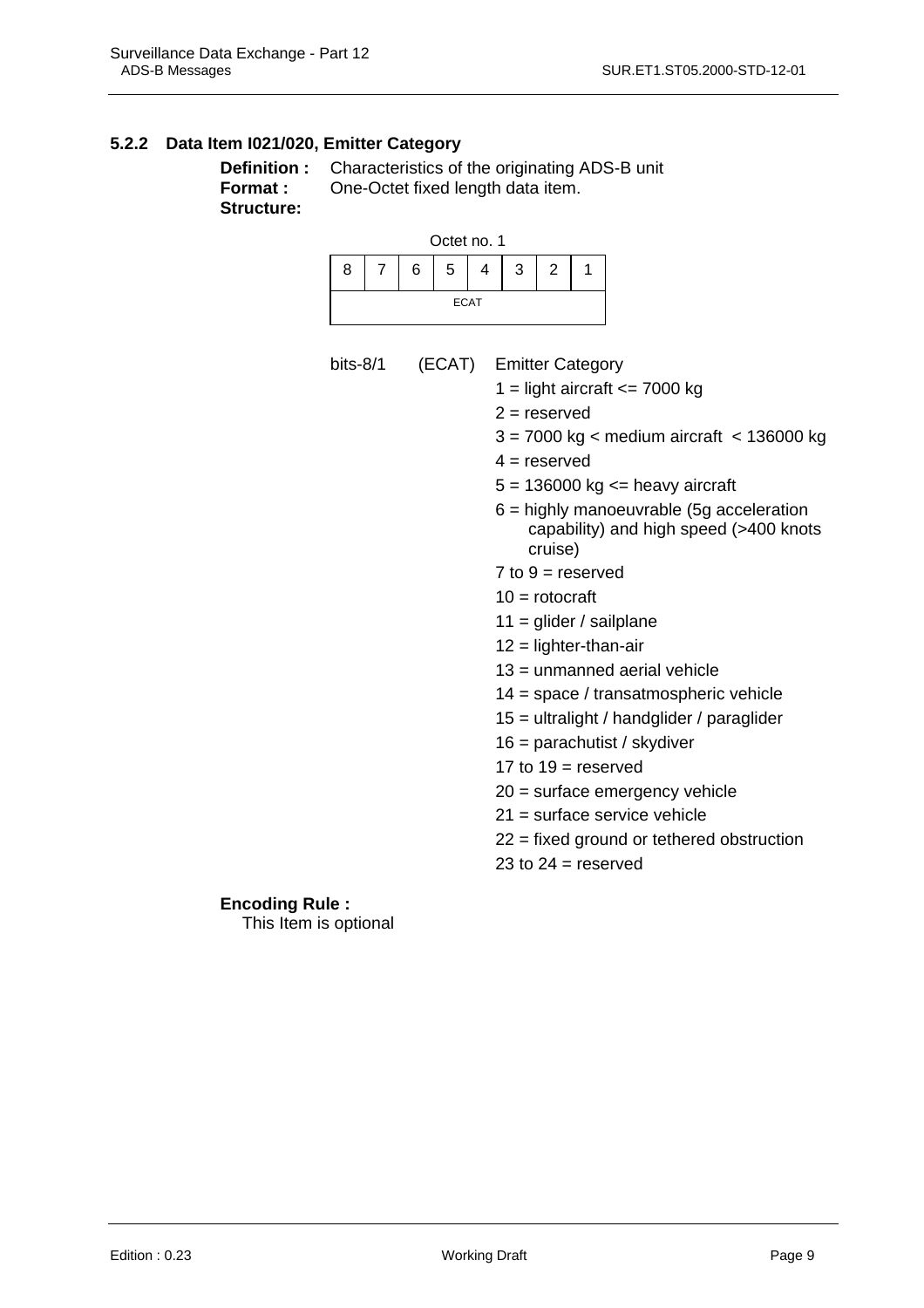#### <span id="page-15-0"></span>**5.2.3 Data Item I021/030, Time of Day**

**Structure:** 







#### **Encoding Rule :**

This Item shall be present in every ASTERIX record

**NOTE -** The time of the day value is reset to zero at every midnight.

#### **5.2.4 Data Item I021/032, Time of Day Accuracy**

**Definition :** The maximum difference between the actual time of applicability of the reported position and the time reported in the Time of Day item (I021/030).

**Format :** One-Octet fixed length data item.

**Structure:** 



bit-1 (LSB)  $= 2^8$  s = 1/256 s

#### **Encoding Rule :**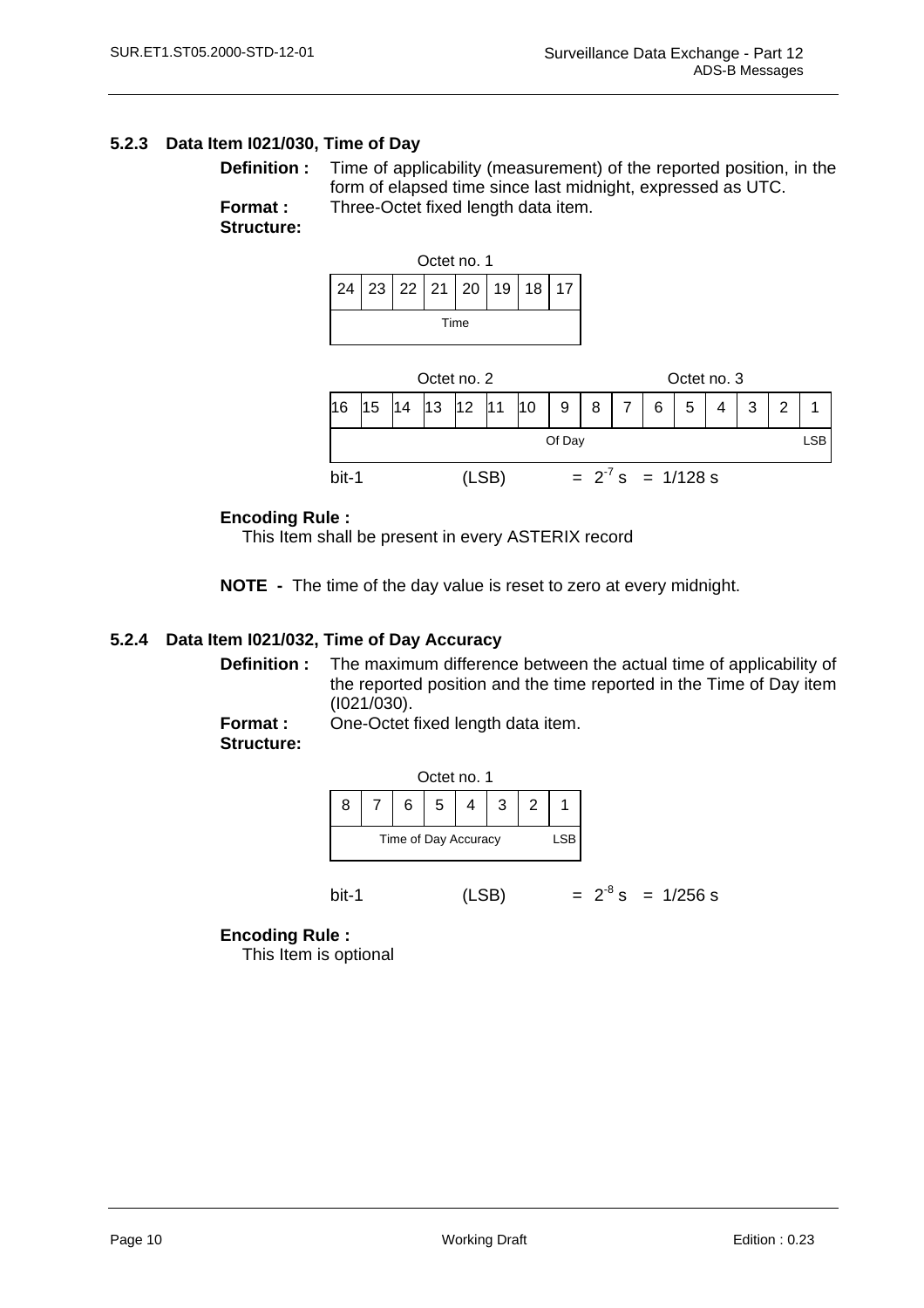### <span id="page-16-0"></span>**5.2.5 Data Item I021/040, Target Report Descriptor**

**Definition:** Type and characteristics of the data as transmitted by a system.

**Format:** Two-Octet fixed length data item.

 **Structure** 

|              |    |       |    | Octet no. 1             |              |         |                                                      |                                               |            |   | Octet no. 2                                                                                                          |            |   |                |             |
|--------------|----|-------|----|-------------------------|--------------|---------|------------------------------------------------------|-----------------------------------------------|------------|---|----------------------------------------------------------------------------------------------------------------------|------------|---|----------------|-------------|
| 16           | 15 | 14    | 13 | 12                      | 11           | 10      | 9                                                    | 8                                             | 7          | 6 | 5                                                                                                                    | 4          | 3 | $\overline{2}$ | 1           |
|              |    |       |    | DCR GBS SIM TST RAB SAA |              | SPI     | 0                                                    |                                               | <b>ATP</b> |   |                                                                                                                      | <b>ARC</b> | 0 | 0              | $\mathbf 0$ |
| bit-16       |    | (DCR) |    | $= 0$<br>$= 1$          |              |         |                                                      |                                               |            |   | No differential correction (ADS-B)<br>Differential correction (ADS-B)                                                |            |   |                |             |
| bit-15 (GBS) |    |       |    | $= 0$<br>$= 1$          |              |         | Ground Bit not set<br><b>Ground Bit set</b>          |                                               |            |   |                                                                                                                      |            |   |                |             |
| bit-14       |    | (SIM) |    | $= 0$<br>$= 1$          |              |         | Actual target report<br>Simulated target report      |                                               |            |   |                                                                                                                      |            |   |                |             |
| bit-13       |    | (TST) |    | $= 0$<br>$= 1$          |              | Default | <b>Test Target</b>                                   |                                               |            |   |                                                                                                                      |            |   |                |             |
| bit-12 (RAB) |    |       |    | $= 0$<br>$= 1$          | transponder) |         |                                                      |                                               |            |   | Report from target transponder<br>Report from field monitor (fixed                                                   |            |   |                |             |
| bit-11       |    | (SAA) |    | $= 0$                   |              | = 1     | <b>Selected Altitude</b><br><b>Selected Altitude</b> |                                               |            |   | Equipement not capable to provide<br>Equipement capable to provide                                                   |            |   |                |             |
| bit-10 (SPI) |    |       |    | $= 0$<br>$= 1$          |              |         | Absence of SPI                                       |                                               |            |   | <b>Special Position Identification</b>                                                                               |            |   |                |             |
| bit-9        |    |       |    | Spare bit set to zero   |              |         |                                                      |                                               |            |   |                                                                                                                      |            |   |                |             |
| bits-8/6     |    |       |    | (ATP)                   |              |         |                                                      | $= 0$<br>$= 1$<br>$= 2$<br>$= 3$<br>$= 4 - 7$ |            |   | Non unique address<br>24-Bit ICAO address<br>Surface vehicle address<br>Anonymous address<br>Reserved for future use |            |   |                |             |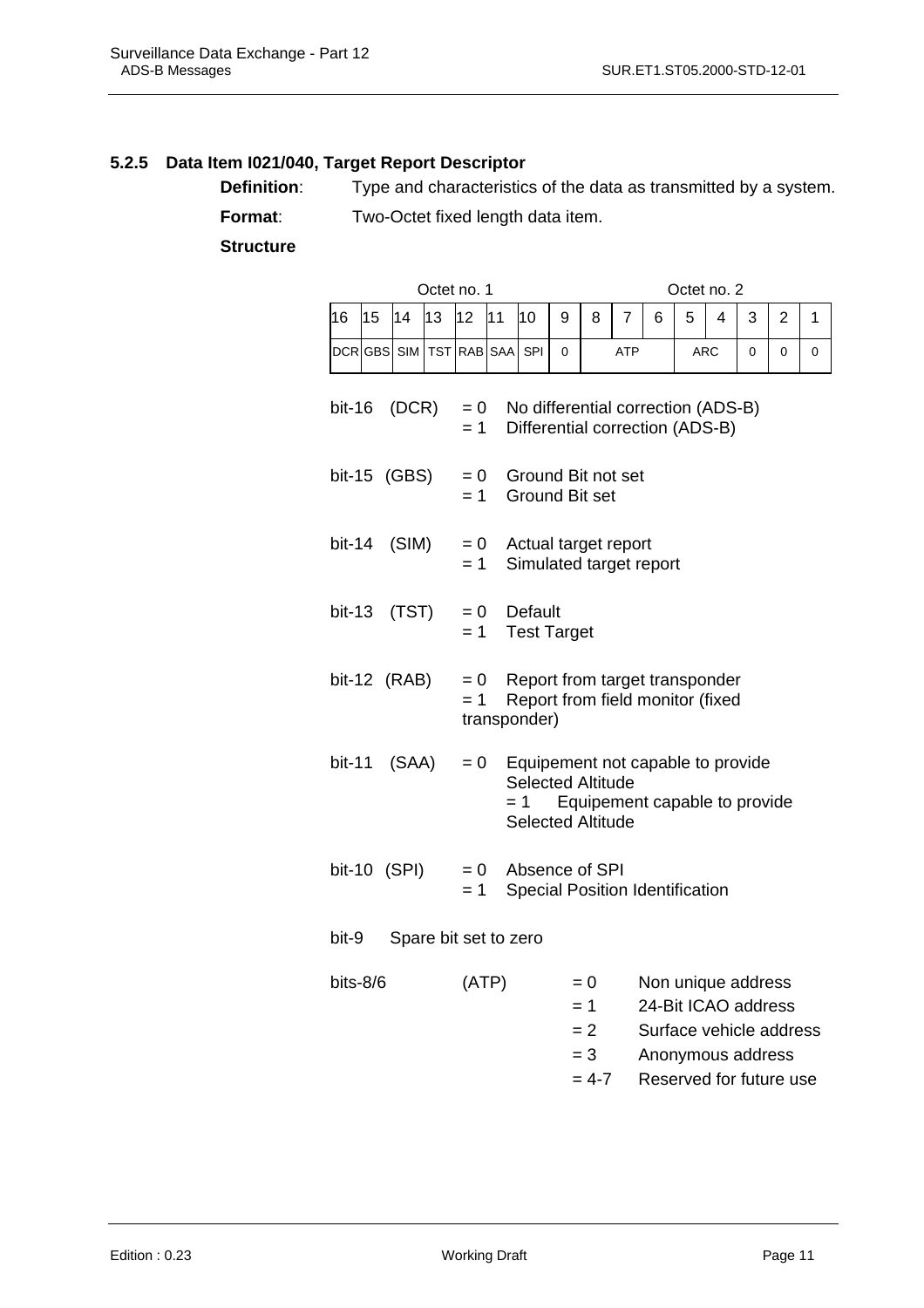| bits- $5/4$ | (ARC) |       | <b>Altitude Reporting Capability</b> |
|-------------|-------|-------|--------------------------------------|
|             |       | $= 0$ | Unknown                              |
|             |       | $= 1$ | 25 ft                                |
|             |       | $= 2$ | 100 ft                               |
|             |       |       |                                      |

bits-3/1 Spare bits set to zero

#### **Encoding Rule :**

This Item shall be present in every ASTERIX record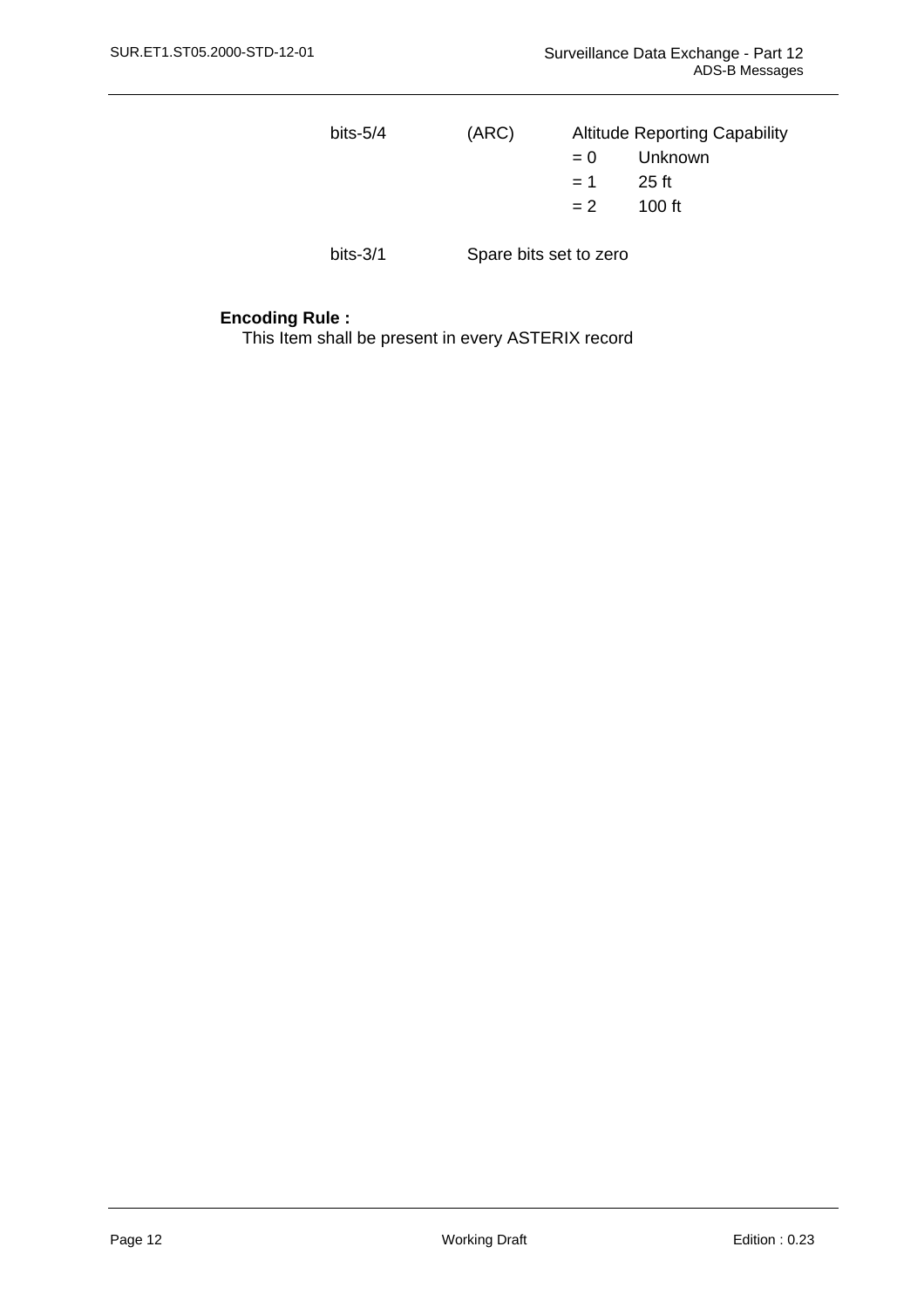#### <span id="page-18-0"></span>**5.2.6 Data Item I021/080, Target Address**

**Definition:** Target address (emitter identifier) assigned uniquely to each target.

**Format:** Three-octet fixed length Data Item.

**Structure:**



#### bits-24/1 24-Bits address, A23 to A0

#### **Encoding Rule :**

This Item shall be present in every ASTERIX record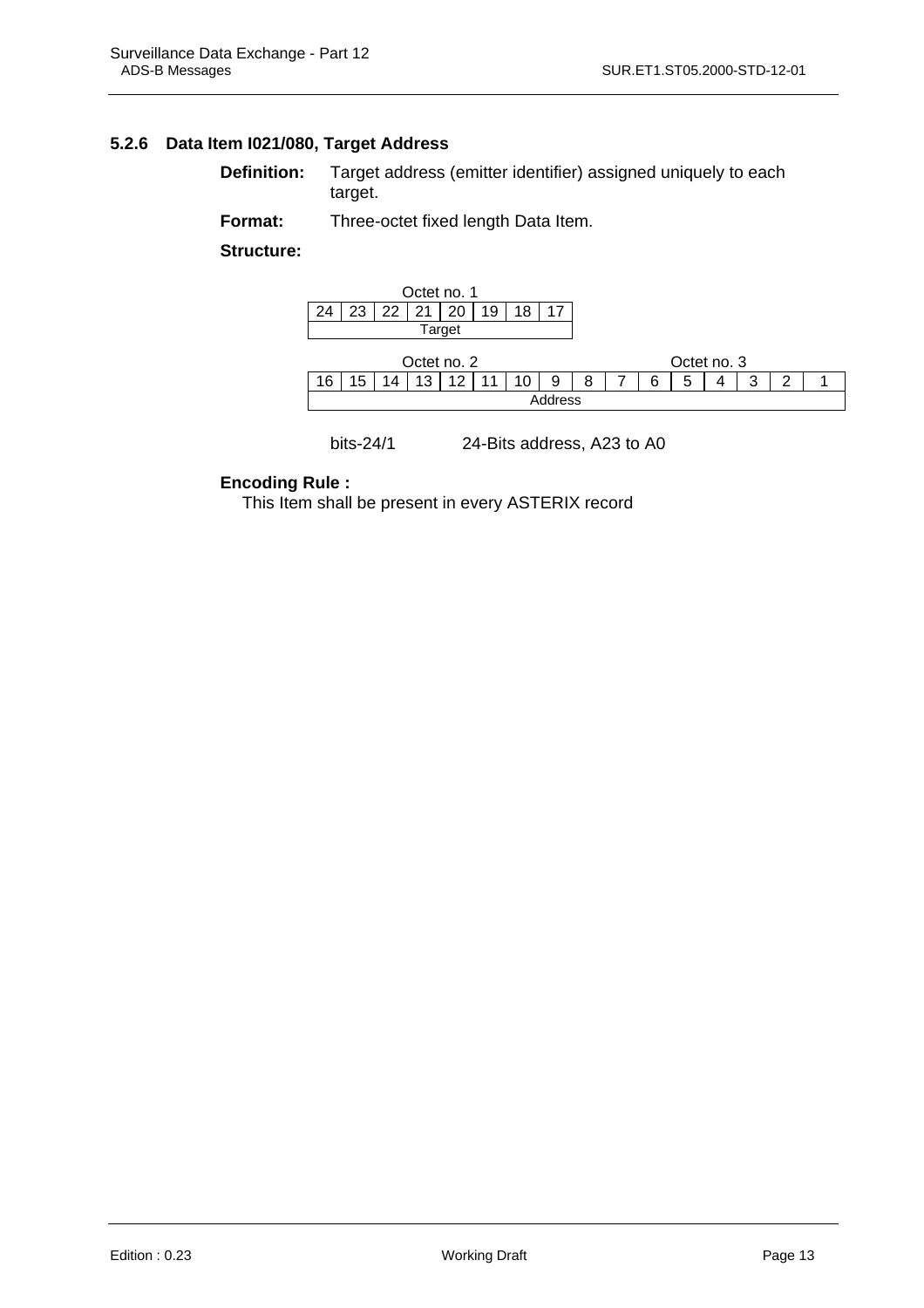#### <span id="page-19-0"></span>**5.2.7 Data Item I021/090, Figure of Merit**

**Structure:** 

**Definition :** ADS figure of merit (FOM) provided by the aircraft avionics **Format :** Two-octet fixed length Data Item

|            |           |    | Octet no. 1                        |    |                                                                                                                                                               |    |                                           |   |   |   | Octet no. 2 |   |   |           |   |
|------------|-----------|----|------------------------------------|----|---------------------------------------------------------------------------------------------------------------------------------------------------------------|----|-------------------------------------------|---|---|---|-------------|---|---|-----------|---|
| 16         | 15        | 14 | 13                                 | 12 | l11                                                                                                                                                           | 10 | 9                                         | 8 | 7 | 6 | 5           | 4 | 3 | 2         | 1 |
|            | AC        |    | <b>MN</b>                          |    | DC                                                                                                                                                            | 0  | 0                                         | 0 | 0 | 0 | 0           |   |   | <b>PA</b> |   |
|            |           |    | bits-16/15 (AC)<br>bits-14/13 (MN) |    | $00 =$ unknown<br>$01 = ACAS$ not operational<br>$10 = ACAS$ operational<br>$11 =$ invalid<br>$00 =$ unknown<br>01 = Multiple navigational aids not operating |    | 10 = Multiple navigational aids operating |   |   |   |             |   |   |           |   |
|            |           |    | bits-12/11 (DC)                    |    | $11 =$ invalid<br>$00 =$ unknown<br>$01$ = Differential correction<br>$11 =$ invalid                                                                          |    | 10 = No differential correction           |   |   |   |             |   |   |           |   |
|            | bits-10/5 |    | Spare bits set to zero             |    |                                                                                                                                                               |    |                                           |   |   |   |             |   |   |           |   |
| $bits-4/1$ |           |    | (PA)                               |    | <b>Position Accuracy</b>                                                                                                                                      |    |                                           |   |   |   |             |   |   |           |   |

#### **Encoding Rule :**

This Item is optional

**NOTE -** bits-4/1 (PA) code the "Navigational Uncertainty Categories – Position" as described in the ADS-B MASPS [Ref. 3]

#### **5.2.8 Data Item I021/095, Velocity Accuracy**

- **Definition :** Velocity uncertainty category of the least accurate velocity component
- **Format :** One-octet fixed length Data Item

#### **Structure:**



#### **Encoding Rule :**

This Item is optional

**NOTE -** bits-8/1 code the "Navigational Uncertainty Categories – Velocity" as described in the ADS-B MASPS [Ref. 3]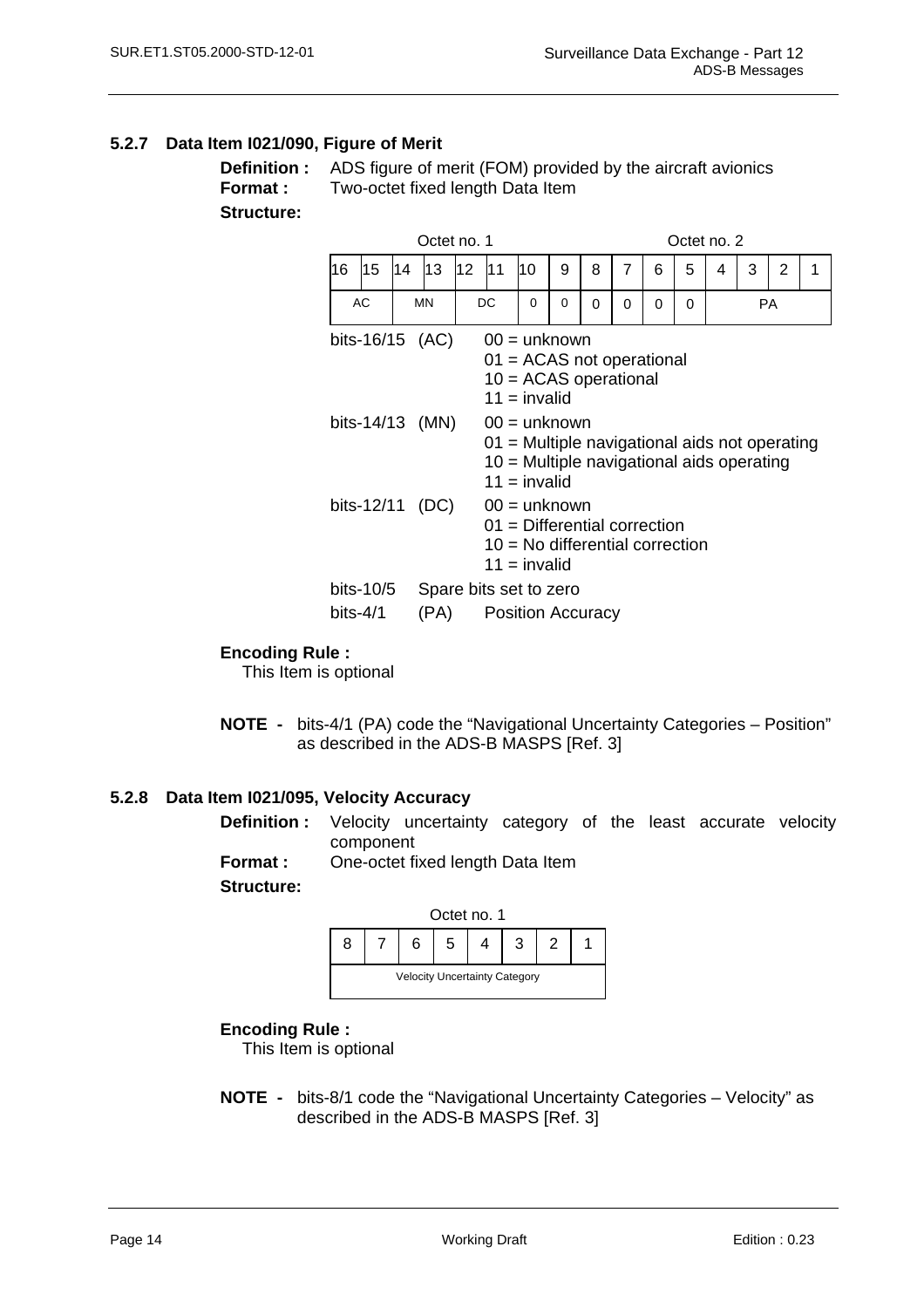#### <span id="page-20-0"></span>**5.2.9 Data Item I021/110, Trajectory Intent**

**Definition :** Reports indicating the 4D intended trajectory of the aircraft

Format : Compound Data Item, comprising a primary subfield of one octet, followed by the indicated subfields

**Structure of Primary Subfields :** 

|       |            |            |          | Octet no. 1 |   |          |                     |                |                                                                                      |
|-------|------------|------------|----------|-------------|---|----------|---------------------|----------------|--------------------------------------------------------------------------------------|
|       | 8          | 7          | 6        | 5           | 4 | 3        | 2                   | 1              |                                                                                      |
|       | <b>TIS</b> | <b>TID</b> | $\Omega$ | 0           | 0 | $\Omega$ | $\Omega$            | <b>FX</b>      |                                                                                      |
| bit-8 |            |            |          | (TIS)       |   |          |                     | $= 0$<br>$= 1$ | <b>Trajectory Intent Status</b><br>Absence of Subfield #1<br>Presence of Subfield #1 |
| bit-7 |            |            |          | (TID)       |   |          | $= 0$<br>$= 1$      |                | <b>Trajectory Intent Data</b><br>Absence of Subfield #2<br>Presence of Subfield #2   |
|       | $bit-6/2$  |            |          |             |   |          | Spare bits set to 0 |                |                                                                                      |
| bit-1 |            |            |          | (FX)        |   |          | $= 0$<br>$= 1$      |                | End of Data Item<br>Extension into next extent                                       |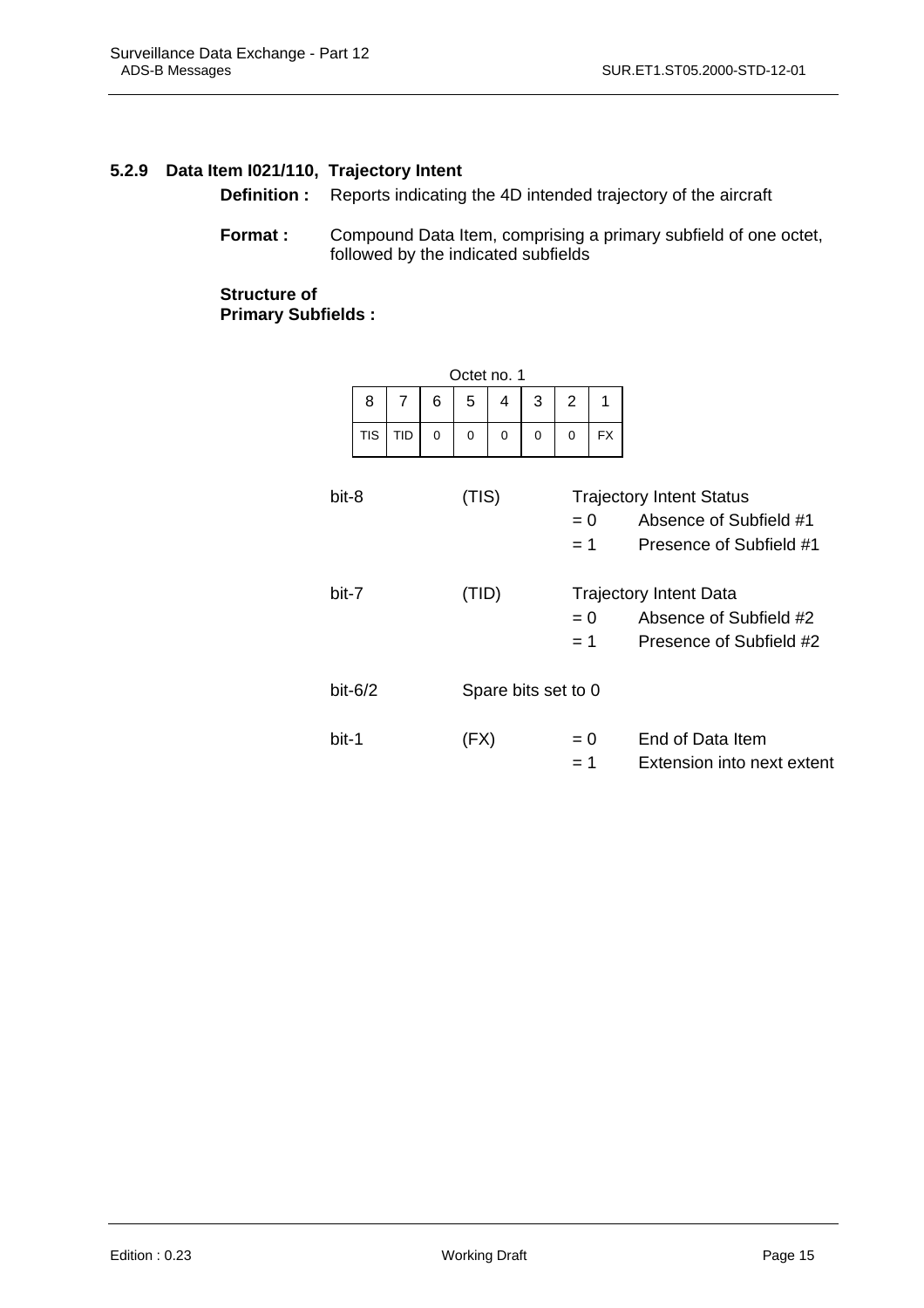# **Structure of Subfield #1 : Trajectory Intent Status**

|       |             |                |             | Octet no. 1            |   |   |                |           |                                                                                                                             |
|-------|-------------|----------------|-------------|------------------------|---|---|----------------|-----------|-----------------------------------------------------------------------------------------------------------------------------|
|       | 8           | $\overline{7}$ | 6           | 5                      | 4 | 3 | $\overline{2}$ | 1         |                                                                                                                             |
|       | <b>NAV</b>  | <b>NVB</b>     | $\mathbf 0$ | 0                      | 0 | 0 | 0              | <b>FX</b> |                                                                                                                             |
| bit-8 |             |                |             | (NAV)                  |   |   | $= 0$<br>$=1$  |           | Trajectory Intent Data is<br>available for this aircraft<br>Trajectory Intent Data is<br>not available for this<br>aircraft |
| bit-7 |             |                |             | (NVB)                  |   |   | $= 0$          |           | <b>Trajectory Intent Data is</b><br>valid                                                                                   |
|       |             |                |             |                        |   |   | $= 1$          |           | <b>Trajectory Intent Data is</b><br>not valid                                                                               |
|       | bits- $6/2$ |                |             | Spare bits set to zero |   |   |                |           |                                                                                                                             |
| bit-1 |             |                |             | (FX)                   |   |   | $= 0$<br>$= 1$ |           | End of Data Item<br>Extension into next extent                                                                              |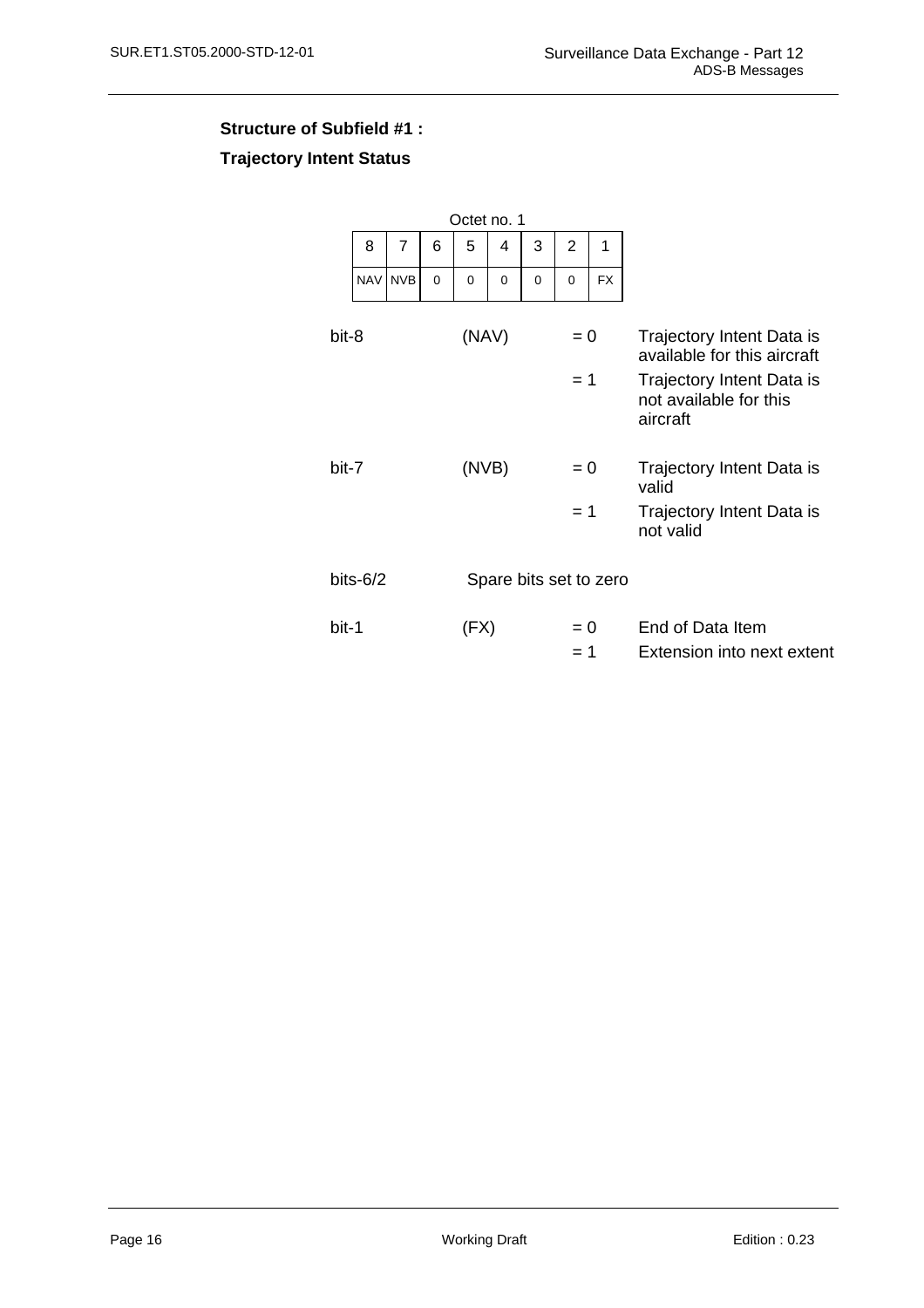#### **Structure of Subfield #2:**

#### **Trajectory Intent Data**

**Format:** Repetitive Data Item starting with a one-octet Field Repetition Indicator (REP) followed by at least one Trajectory Intent Point comprising fifteen octets

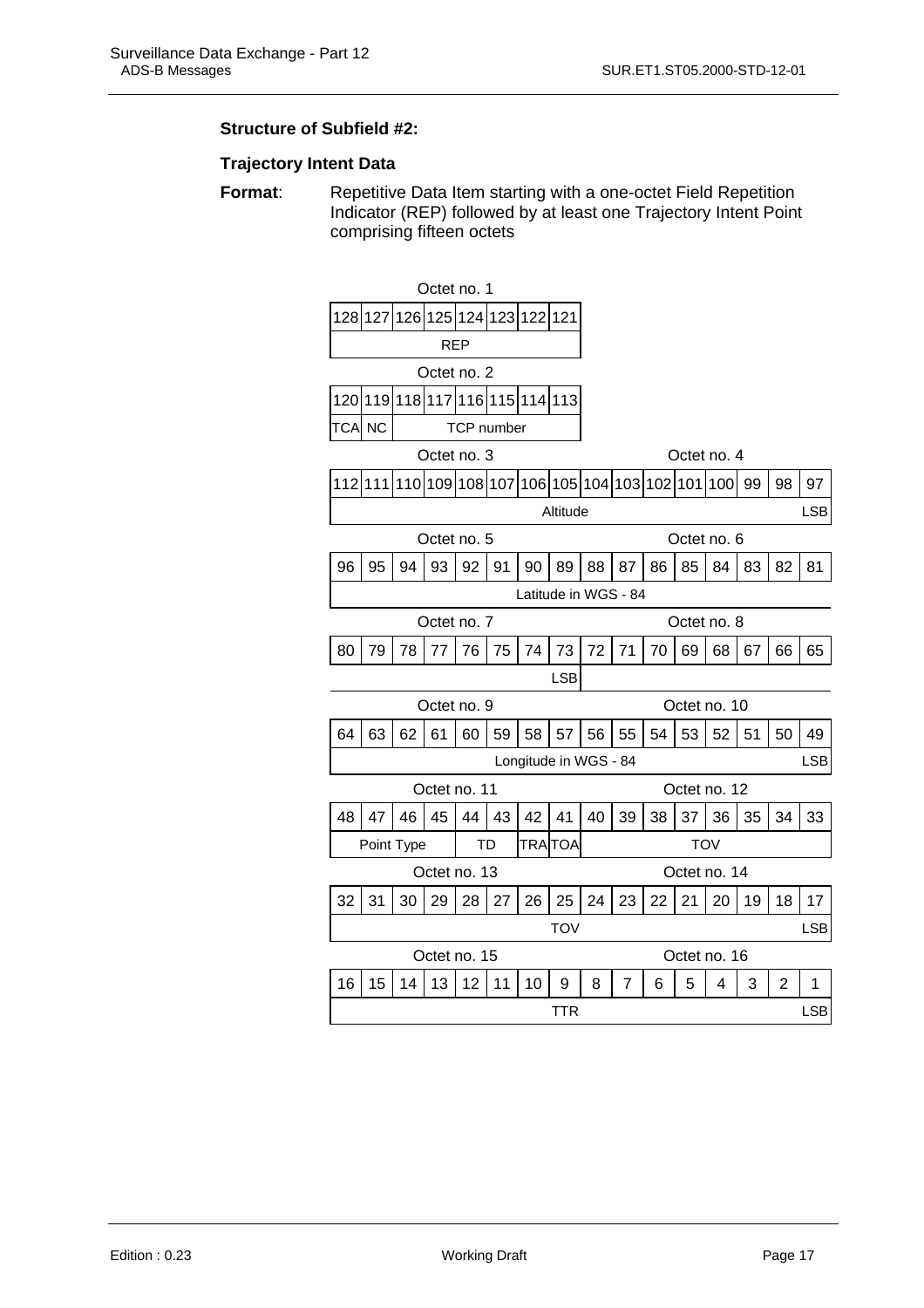| bits-128/121 | (REP)        | <b>Repetition Factor</b>                                                                                                                                                                                                                                                                                                                                                             |
|--------------|--------------|--------------------------------------------------------------------------------------------------------------------------------------------------------------------------------------------------------------------------------------------------------------------------------------------------------------------------------------------------------------------------------------|
| bit-120      | (TCA)        | $= 0$ TCP number available<br>= 1 TCP number not available                                                                                                                                                                                                                                                                                                                           |
| bit-119      | (NC)         | $= 0$ TCP compliance<br>$= 1$ TCP non-compliance                                                                                                                                                                                                                                                                                                                                     |
| bits-118/113 | (TCP Number) | <b>Trajectory Change Point number</b>                                                                                                                                                                                                                                                                                                                                                |
| bits-112/97  | (Altitude)   | Altitude in two's complement form<br>$LSB = 10ft$<br>-1500 ft $=$ altitude $=$ 150000 ft                                                                                                                                                                                                                                                                                             |
| bits-96/73   | (Latitude)   | In WGS.84 in two's complement.<br>$-90 \le$ latitude $\le$ 90 deg.<br>LSB = $180/2^{23}$ deg.<br>= approx.2.145767*10 <sup>-05</sup> deg.                                                                                                                                                                                                                                            |
| bits-72/49   | (Longitude)  | In WGS.84 in two's complement.<br>$-180 \le$ longitude $< 180$<br>LSB = $180/2^{23}$ deg.<br>= approx.2.145767*10 <sup>-05</sup> deg.                                                                                                                                                                                                                                                |
| bits-48/45   | Point Type   | $= 0$<br>Unknown<br>$= 1$<br>Fly by waypoint (LT)<br>$= 2$<br>Fly over waypoint (LT)<br>Hold pattern (LT)<br>$= 3$<br>Procedure hold (LT)<br>$= 4$<br>Procedure turn (LT)<br>$= 5$<br>RF leg (LT)<br>$= 6$<br>Top of climb (VT)<br>$= 7$<br>Top of descent (VT)<br>$= 8$<br>Start of level (VT)<br>$= 9$<br>Cross-over altitude (VT)<br>$= 10$<br>$= 11$<br>Transition altitude (VT) |
| bits-44/43   | (TD)         | N/A<br>$= 00$<br>$= 01$<br>Turn right<br>$= 10$ Turn left<br>No turn<br>$= 11$                                                                                                                                                                                                                                                                                                       |
| bit-42       | (TRA)        | <b>Turn Radius Availabilty</b><br><b>TTR not available</b><br>$= 0$<br><b>TTR</b> available<br>$= 1$                                                                                                                                                                                                                                                                                 |
| $bit-41$     | (TOA)        | $= 0$ TOV available<br>$= 1$ TOV not available                                                                                                                                                                                                                                                                                                                                       |
| bits-40/17   | (TOV)        | <b>Time Over Point</b><br>$LSB = 1$ second                                                                                                                                                                                                                                                                                                                                           |
| bits-16/1    | (TTR)        | <b>TCP Turn radius</b><br>$LSB = 0.01 Nm$<br>$0 \le TTR \le 655.35$ Nm                                                                                                                                                                                                                                                                                                               |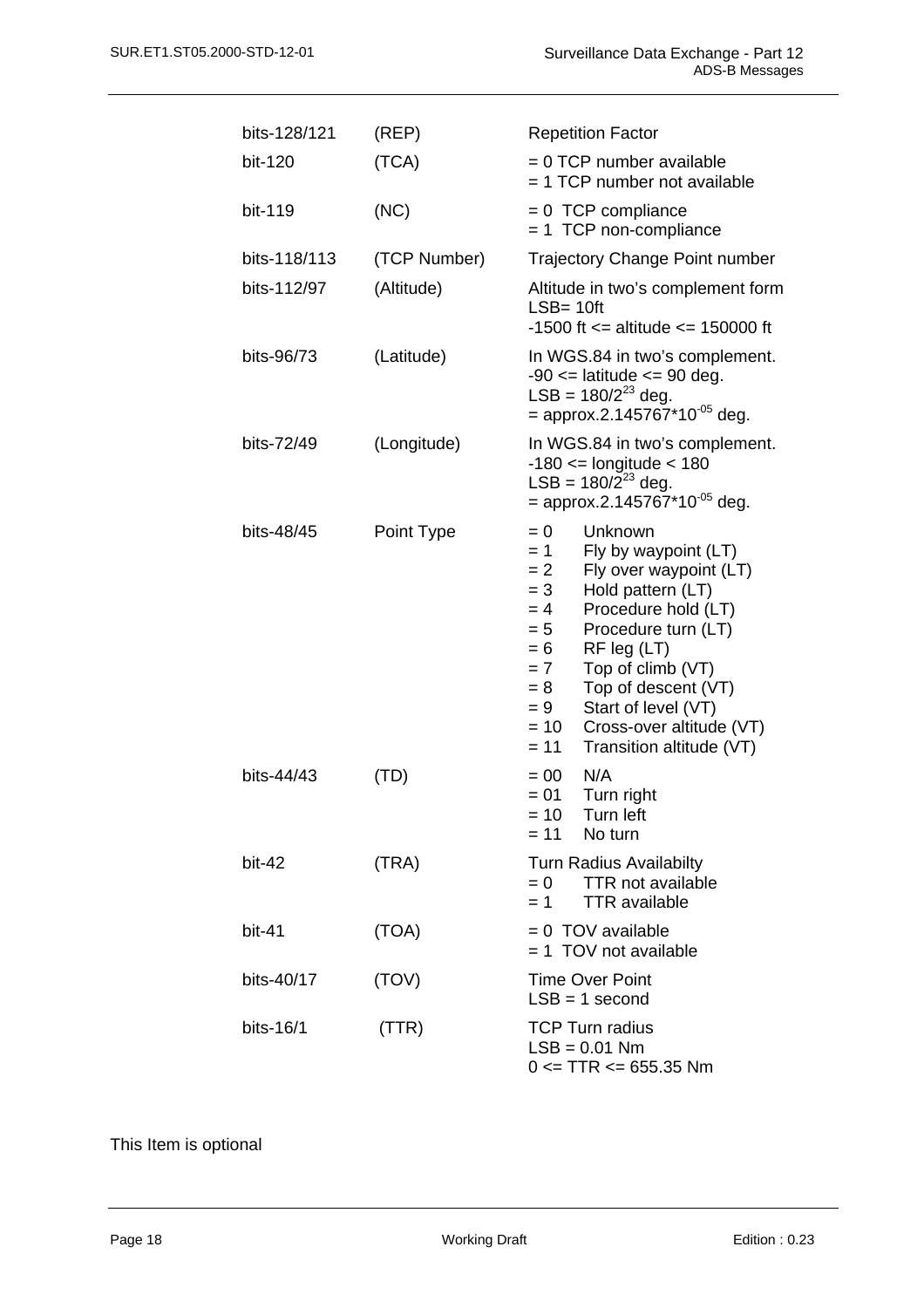### **NOTES**

- 1. NC is set to one when the aircraft will not fly the path described by the TCP data.
- 2. TCP numbers start from zero.
- 3.  $LT =$  Lateral Type
- 4.  $VT = Vertical Type$ <br>5.  $TOV$  gives the esting
- 5. TOV gives the estimated time before reaching the point. It is defined as the absolute time from midnight.
- 6. TOV is meaningful only if TOA is set to 1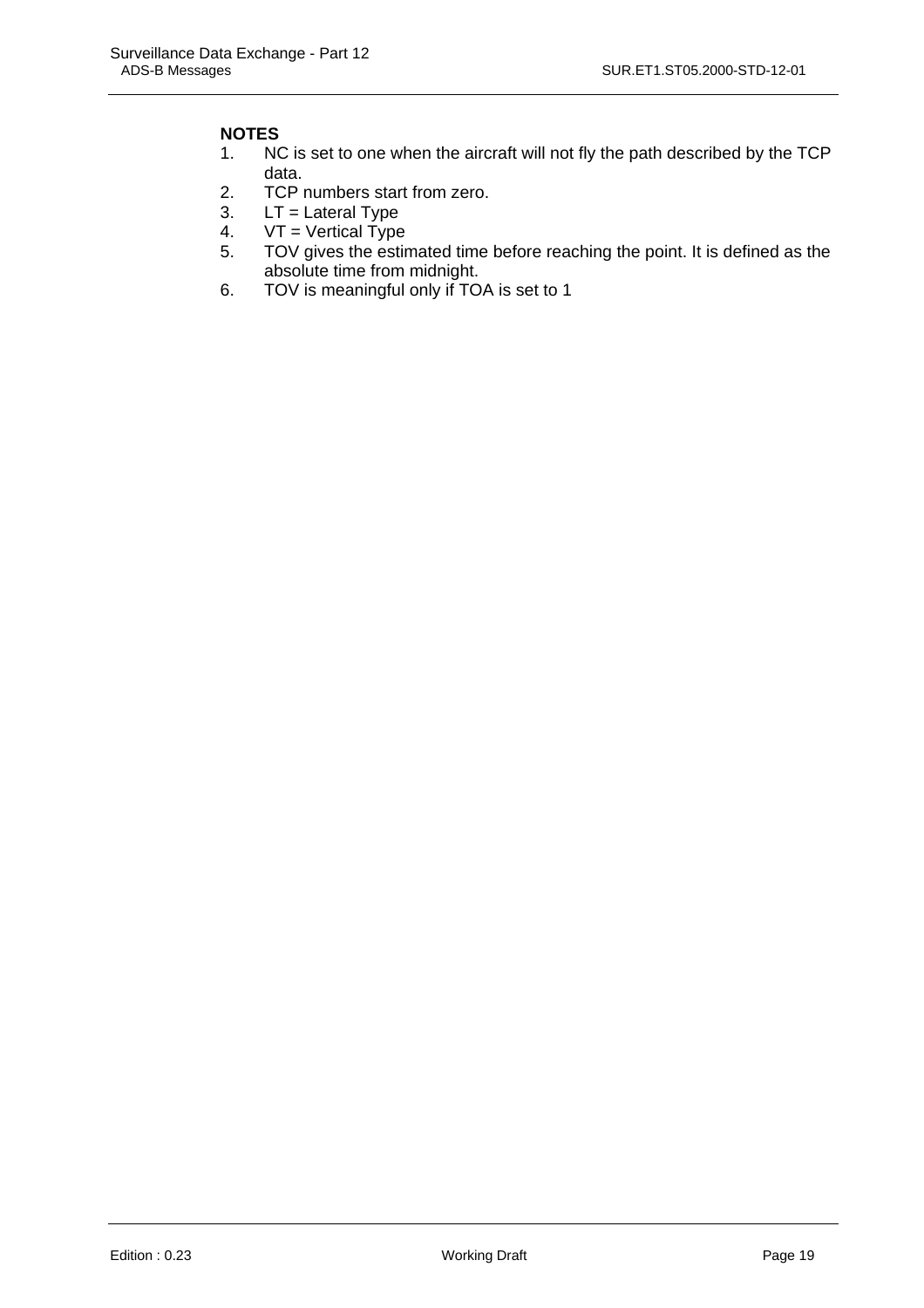#### <span id="page-25-0"></span>**5.2.10 Data Item I021/130, Position in WGS-84 Co-ordinates**

**Definition :** Position in WGS-84 Co-ordinates. **Format :** Six-octet fixed length Data Item. **Structure:** 



#### **Encoding Rule :**

This Item is optional

**NOTE -** Positive longitude indicates East. Positive latitude indicates North.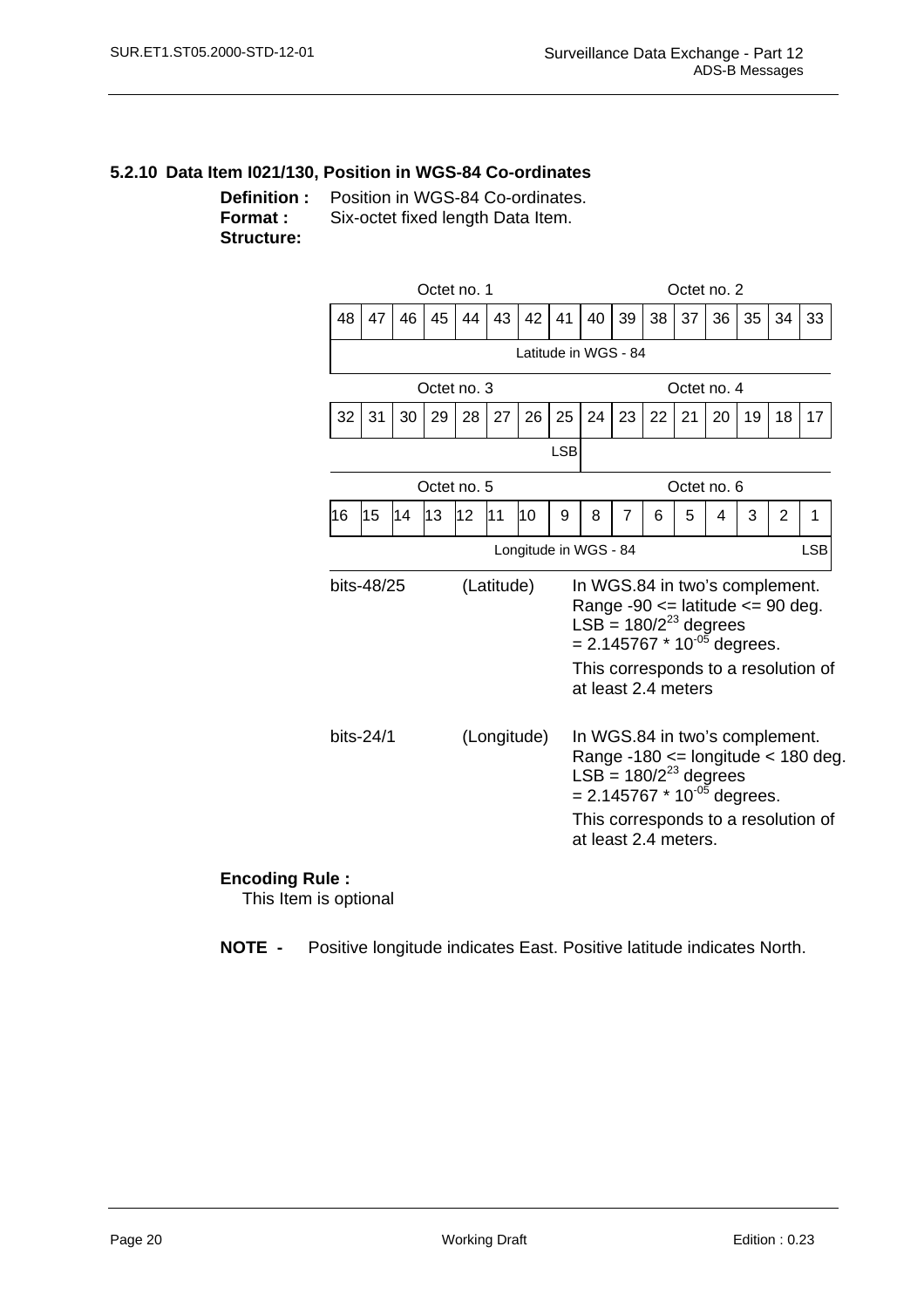#### <span id="page-26-0"></span>**5.2.11 Data Item I021/140, Geometric Altitude**

**Definition :** Minimum altitude from a plane tangent to the earth's ellipsoid, defined by WGS-84, in two's complement form. **Format :** Two-Octet fixed length data item.

**Structure:** 

|          |  |  | Octet no. 1 |  |                                                                  |  |     |   |  |   |   | Octet no. 2 |   |               |  |
|----------|--|--|-------------|--|------------------------------------------------------------------|--|-----|---|--|---|---|-------------|---|---------------|--|
| 16       |  |  |             |  | $15$   14   13   12   11   10                                    |  | - 9 | 8 |  | 6 | 5 |             | 3 | $\mathcal{P}$ |  |
| Altitude |  |  |             |  |                                                                  |  |     |   |  |   |   |             |   | <b>LSB</b>    |  |
| bit 16/1 |  |  |             |  | $-1500$ ft $\leq$ Altitude $\leq$ 150000 ft<br>$(LSB) = 6.25$ ft |  |     |   |  |   |   |             |   |               |  |

#### **Encoding Rule :**

This Item is optional

#### **NOTES**

1. LSB is required to be thinner than 10 ft by ICAO

#### **5.2.12 Data Item I021/145, Flight Level**

**Definition :** Flight Level from barometric measurements, not QNH corrected, in two's complement form.

**Format :** Two-Octet fixed length data item. **Structure:** 



#### **Encoding Rule :**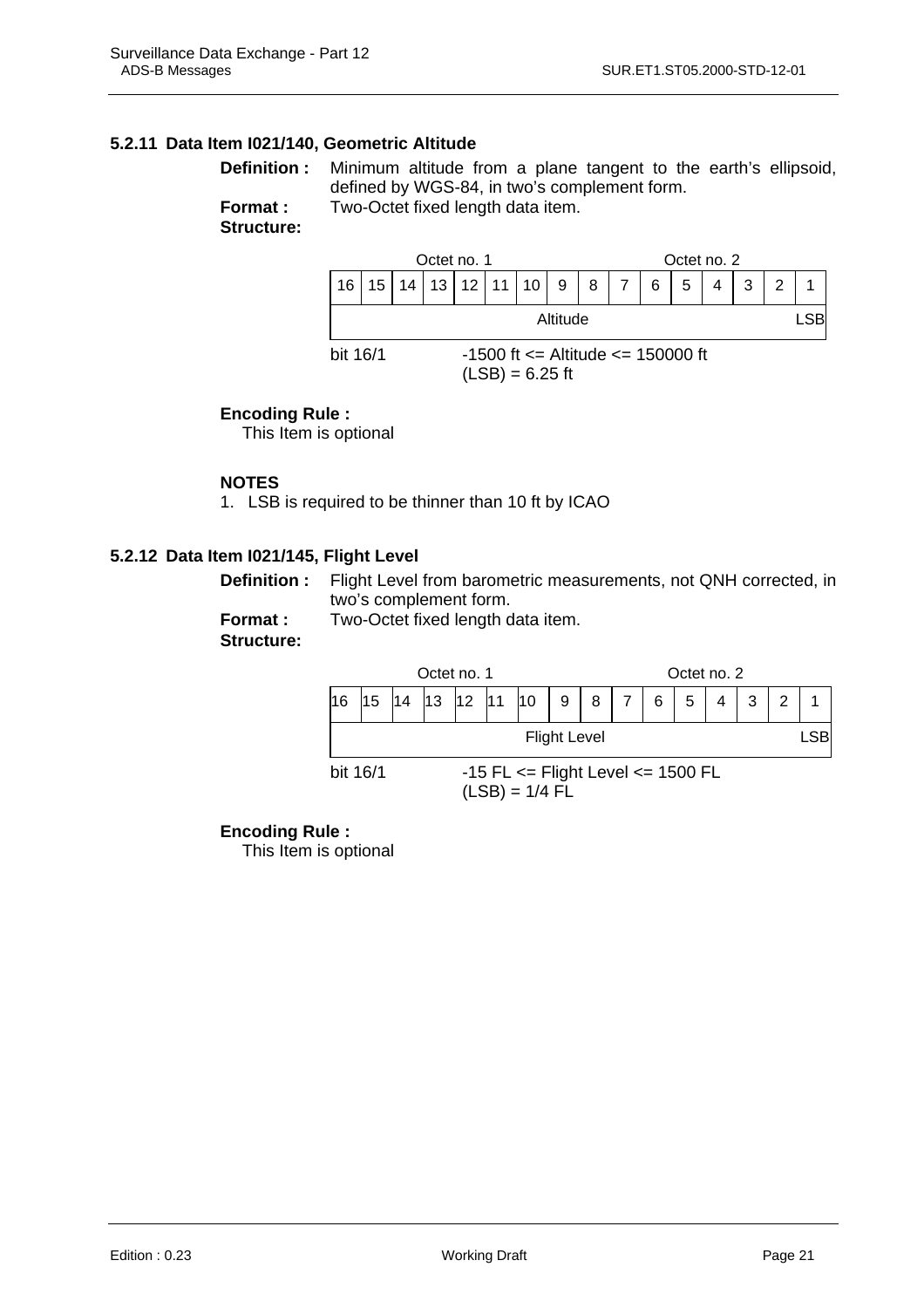#### <span id="page-27-0"></span>**5.2.13 Data Item I021/146, Intermediate State Selected Altitude**

**Definition :** The short-term vertical intent as described by either the FMS selected altitude, the Altitude Control Panel Selected Altitude, or the current aircraft altitude according to the aircraft's mode of flight. **Format :** Two-Octet fixed length data item.

**Structure:** 

|           |                          |        |    | Octet no. 1 |          |    | Octet no. 2                                                                  |                                                                                           |   |   |   |   |   |   |            |  |  |
|-----------|--------------------------|--------|----|-------------|----------|----|------------------------------------------------------------------------------|-------------------------------------------------------------------------------------------|---|---|---|---|---|---|------------|--|--|
| 16        | 15                       | 14     | 13 | 12          | 11       | 10 | 9                                                                            | 8                                                                                         | 7 | 6 | 5 | 4 | 3 | 2 | 1          |  |  |
| SASI      |                          | Source |    |             |          |    |                                                                              | Altitude                                                                                  |   |   |   |   |   |   | <b>LSB</b> |  |  |
| bit-16    |                          |        |    |             | (SAS)    |    | $= 0$ No source information<br>provided<br>$= 1$ Source Information provided |                                                                                           |   |   |   |   |   |   |            |  |  |
| bit-15/14 |                          |        |    |             | (Source) |    | Unknown<br>$= 00$                                                            |                                                                                           |   |   |   |   |   |   |            |  |  |
|           |                          |        |    |             |          |    |                                                                              | Aircraft Altitude<br>$= 01$                                                               |   |   |   |   |   |   |            |  |  |
|           |                          |        |    |             |          |    | $= 10$<br><b>FCU/MSP Selected</b><br>Altitude                                |                                                                                           |   |   |   |   |   |   |            |  |  |
|           |                          |        |    |             |          |    | <b>FMS Selected Altitude</b><br>$= 11$                                       |                                                                                           |   |   |   |   |   |   |            |  |  |
|           | bits- 13/1<br>(Altitude) |        |    |             |          |    |                                                                              | Altitude in two's complement form<br>$LSB = 25ft$<br>$-1300$ ft $=$ Altitude $=$ 100000ft |   |   |   |   |   |   |            |  |  |

**Encoding Rule :** This Item is optional

**5.2.14 Data Item I021/148, Final State Selected Altitude** 

**Definition :** The vertical intent value that corresponds with the ATC cleared altitude, as derived from the Altitude Control Panel. **Format :** Two-Octet fixed length data item.

**Structure:** 

|          |                                                    |                                                                             |      |    | Octet no. 1                                                |     |   |   | Octet no. 2 |            |  |  |  |  |  |            |
|----------|----------------------------------------------------|-----------------------------------------------------------------------------|------|----|------------------------------------------------------------|-----|---|---|-------------|------------|--|--|--|--|--|------------|
|          | 16                                                 | 15                                                                          | 14   | 13 | 12                                                         | l11 | 4 | 3 | 2           | 1          |  |  |  |  |  |            |
|          | <b>MV</b>                                          | AH                                                                          | AM   |    |                                                            |     |   |   | Altitude    |            |  |  |  |  |  | <b>LSB</b> |
| $bit-16$ |                                                    | (MV)<br><b>Manage Vertical Mode</b><br>Not active<br>$= 0$<br>Active<br>= 1 |      |    |                                                            |     |   |   |             |            |  |  |  |  |  |            |
| $bit-15$ |                                                    |                                                                             | (AH) |    | Altitude Hold Mode<br>Not active<br>$= 0$<br>Active<br>= 1 |     |   |   |             |            |  |  |  |  |  |            |
| $bit-14$ | (AM)<br>Approach Mode<br>$=$ $\,$ $\,$<br>$\Omega$ |                                                                             |      |    |                                                            |     |   |   |             | Not active |  |  |  |  |  |            |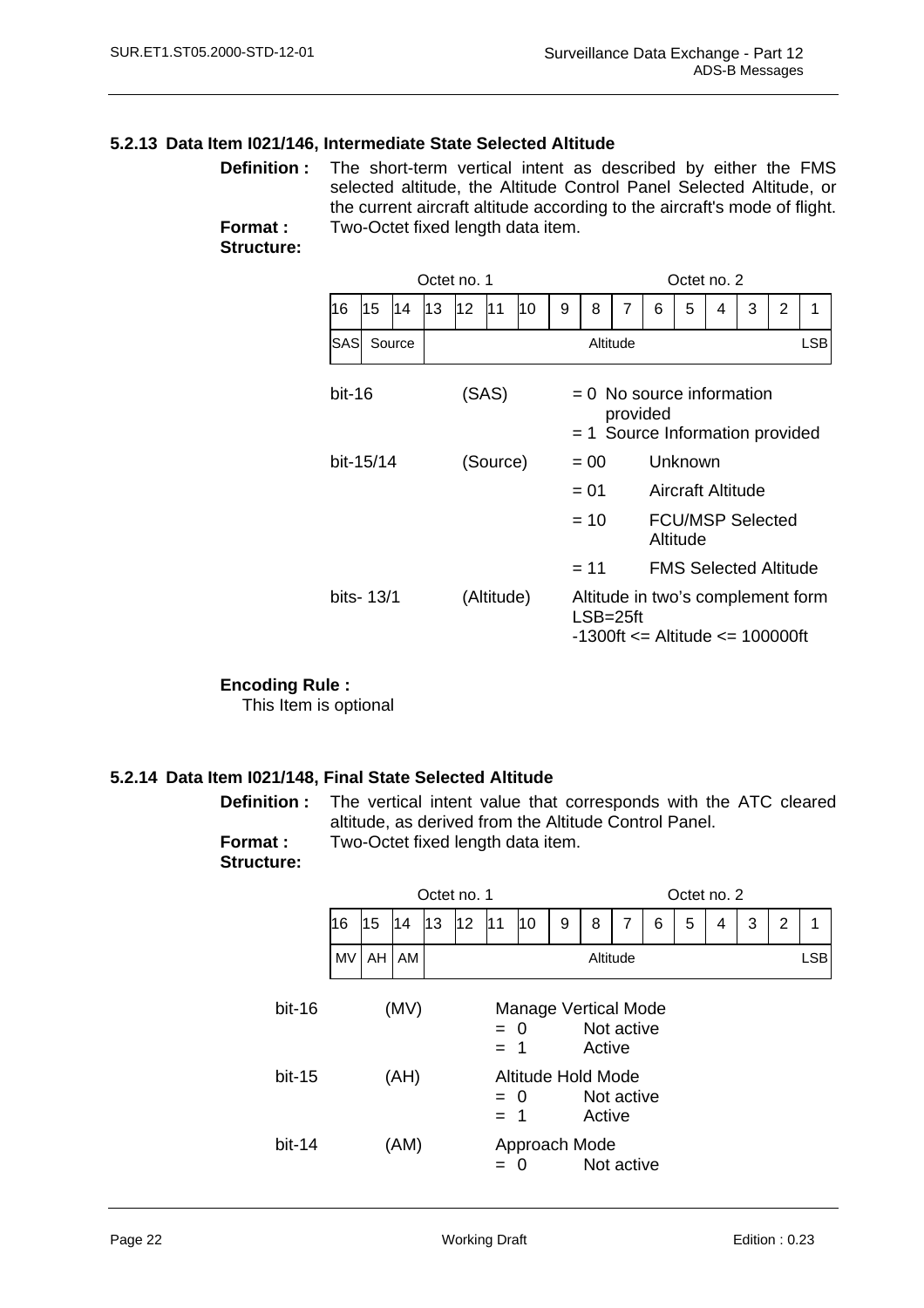<span id="page-28-0"></span> = 1 Active bits- 13/1 (Altitude) Altitude in in two's complement form LSB=25ft -1300ft <= Altitude <= 100000ft

#### **Encoding Rule :**

This Item is optional

#### **5.2.15 Data Item I021/150, Air Speed**

**Definition :** Calculated Air Speed (Element of Air Vector). **Format :** Two-Octet fixed length data item.

**Structure:** 



bit-16  $(IM) = 0$  Air Speed = IAS  $= 1$  Air Speed = Mach bits-15/1 Air Speed (IAS or Mach) if IAS,  $LSB = 2^{-14}$  NM/s if Mach,  $LSB = 0.001$ 

**Encoding Rule :**

This Item is optional

### **5.2.16 Data Item I021/151 True Airspeed**

**Structure:** 

**Definition : True Air Speed Format :** Two-Octet fixed length data item.



bits-16/1 True Air Speed  $(LSB) = 1$  knot

#### **Encoding Rule :**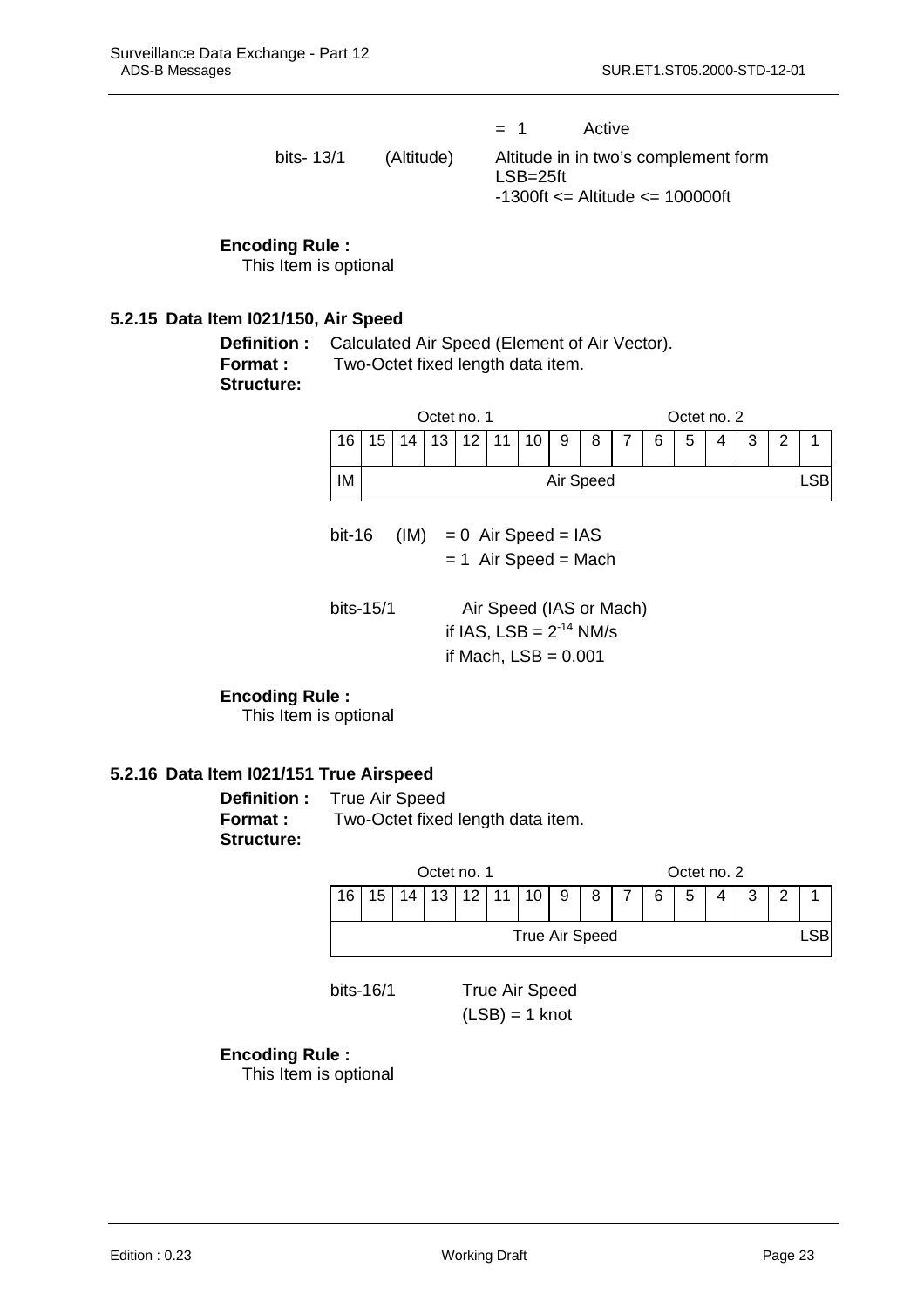### <span id="page-29-0"></span>**5.2.17 Data Item I021/152, Magnetic Heading**

**Definition :** Magnetic Heading (Element of Air Vector). **Format :** Two-Octet fixed length data item. **Structure:** 



#### **Encoding Rule :**

This Item is optional

#### **5.2.18 Data Item I021/155, Barometric Vertical Rate**

**Structure:** 

**Definition :** Barometric Vertical Rate, in two's complement form. **Format :** Two-Octet fixed length data item.

|                               |                                                 |    | Octet no. 1 |  |  |  |  |  |  |     |   | Octet no. 2 |  |     |
|-------------------------------|-------------------------------------------------|----|-------------|--|--|--|--|--|--|-----|---|-------------|--|-----|
|                               | 15                                              | 14 |             |  |  |  |  |  |  | - 6 | 5 |             |  |     |
|                               | <b>Barometric Vertical Rate</b>                 |    |             |  |  |  |  |  |  |     |   |             |  | -SB |
|                               | bits- $16/1$<br><b>Barometric Vertical Rate</b> |    |             |  |  |  |  |  |  |     |   |             |  |     |
| $= 6.25$ feet/minute<br>(LSB) |                                                 |    |             |  |  |  |  |  |  |     |   |             |  |     |

#### **Encoding Rule :**

This Item is optional

#### **5.2.19 Data Item I021/157, Geometric Vertical Rate**

**Definition :** Geometric Vertical Rate, in two's complement form, with reference to WGS-84.

**Format :** Two-Octet fixed length data item. **Structure:** 



#### **Encoding Rule :**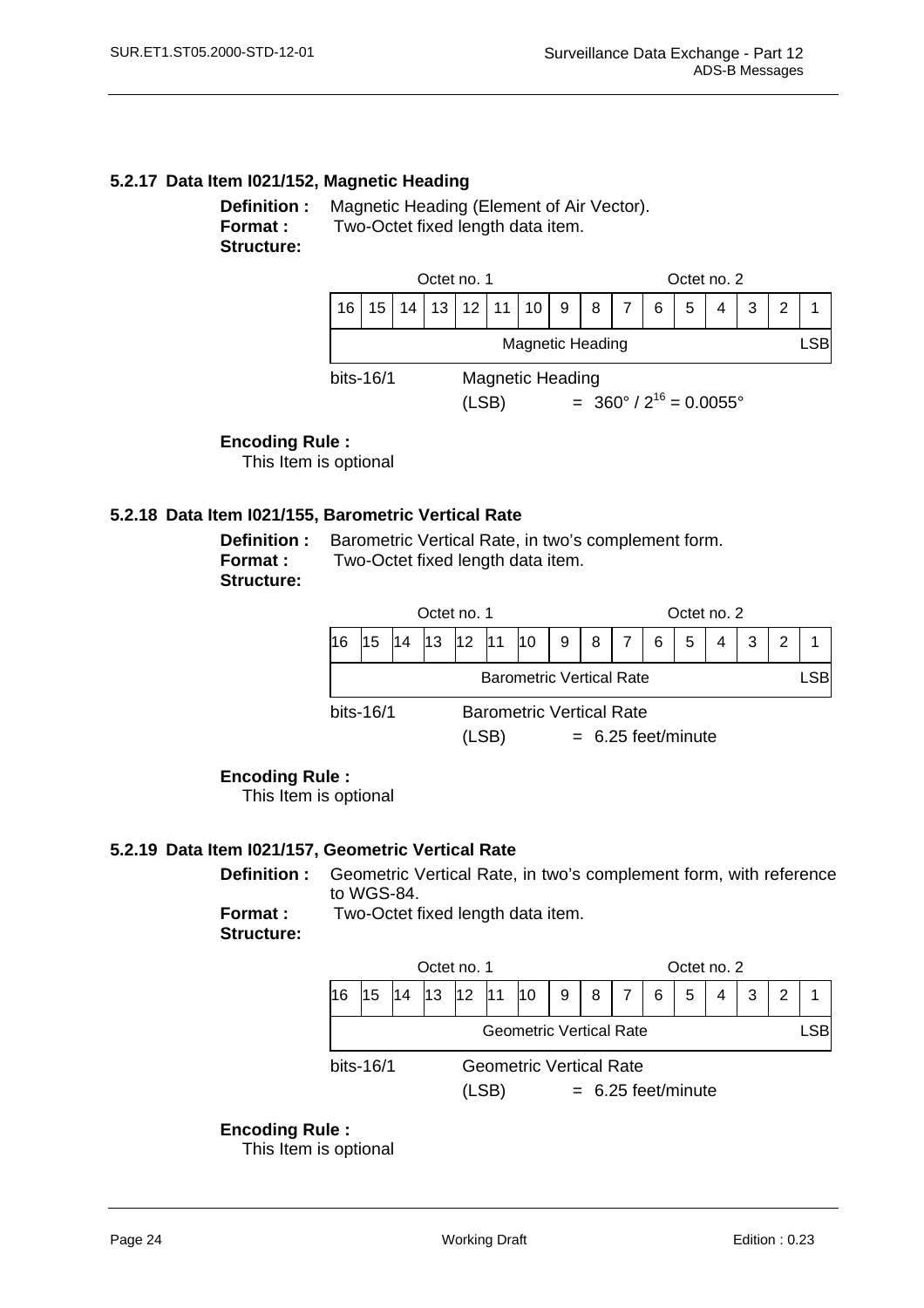#### <span id="page-30-0"></span>**5.2.20 Data Item I021/160, Ground Vector**

**Definition :** Ground Speed and Track Angle elements of Ground Vector. **Format :** Four-Octet fixed length data item. **Structure:** 



#### **Encoding Rule :**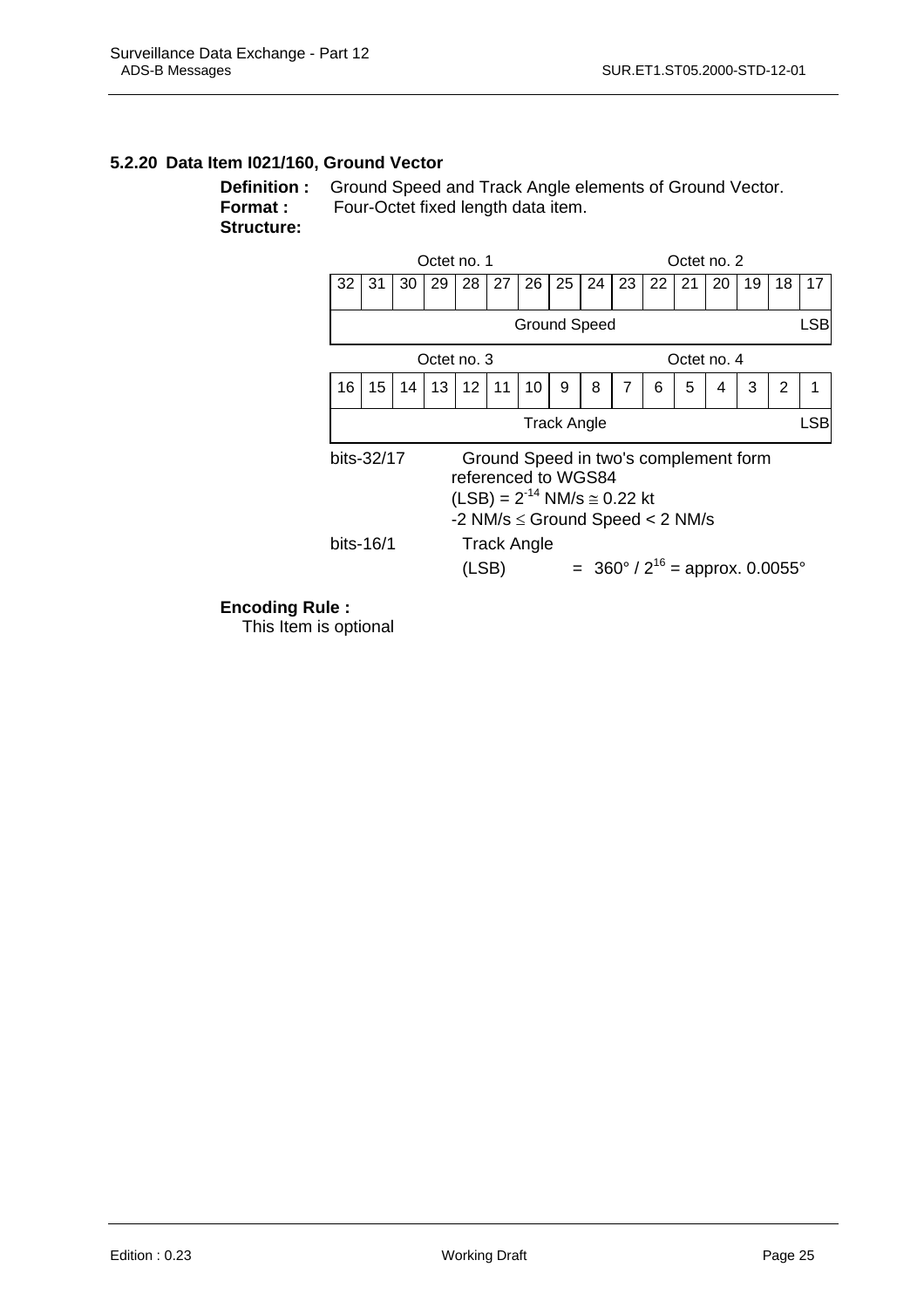#### <span id="page-31-0"></span>**5.2.21 Data Item I021/165, Rate Of Turn**

**Definition :** Rate of Turn, in two's complement form. **Format :** Variable length data item, comprising a first part of one-octet, followed by a one-octet extent as necessary.

#### **Structure**

**of First Part:**



#### **Encoding Rule :**

This Item is optional

#### **NOTES**

- 1. A positive value represents a right turn, whereas a negative value represents a left turn.
- 2. Value 15 means 15 °/s or above.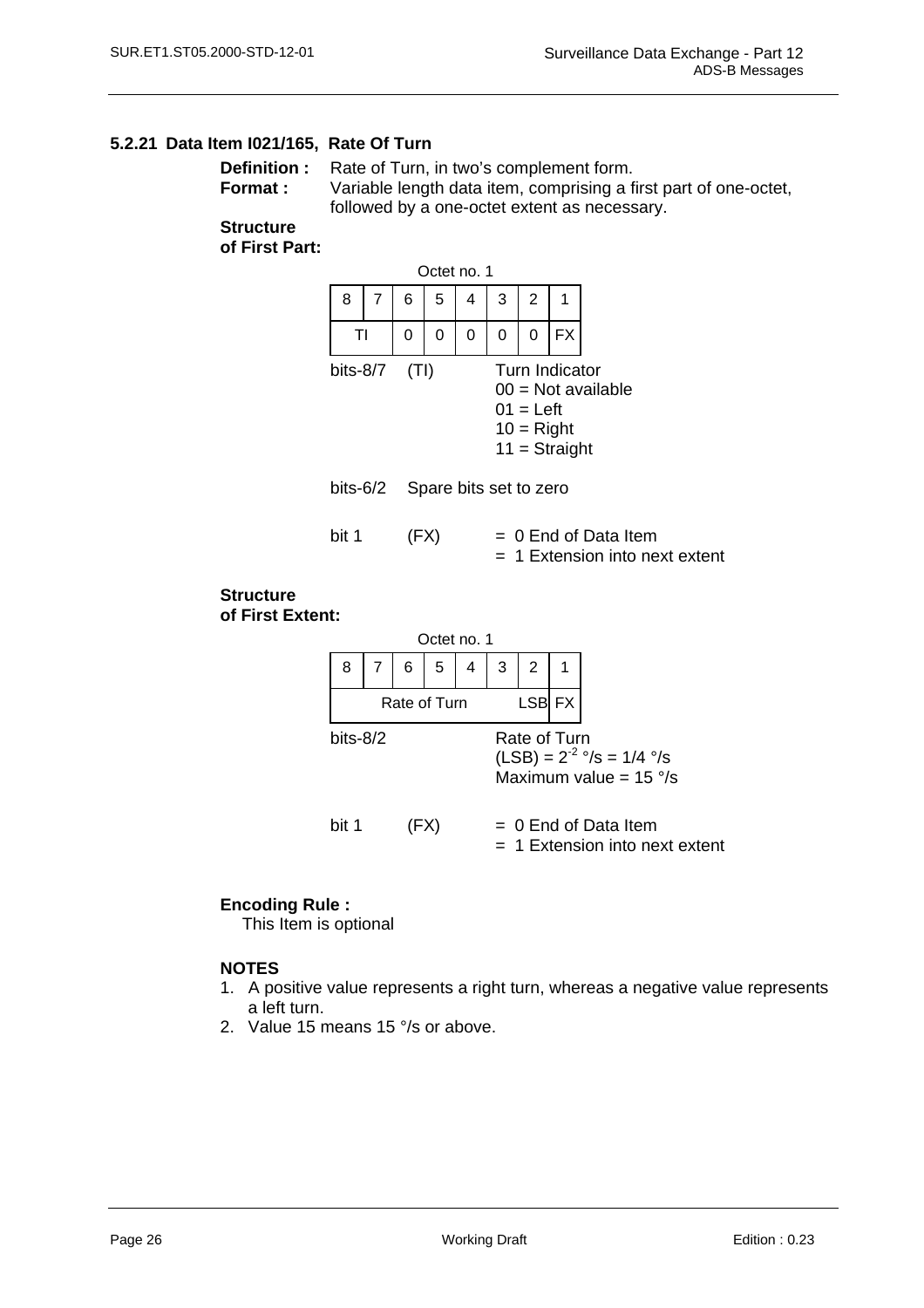#### <span id="page-32-0"></span>**5.2.22 Data Item I021/170, Target Identification**

**Definition:** Target (aircraft or vehicle) identification in 8 characters, as reported by the target.

**Format:** Six-octet fixed length Data Item.

**Structure:**

|  |                    | Octet no. 1 |  |                                   |     |  |    | Octet no. 2 |  |     |  |  |
|--|--------------------|-------------|--|-----------------------------------|-----|--|----|-------------|--|-----|--|--|
|  |                    |             |  |                                   | 140 |  | 38 | 137         |  | 135 |  |  |
|  | <b>Character 1</b> |             |  | Character 3<br><b>Character 2</b> |     |  |    |             |  |     |  |  |
|  |                    | Octet no. 3 |  |                                   |     |  |    | Octet no. 4 |  |     |  |  |

|    | - - - - - - - - - - |  |             |  |  |    |    |    |             | - - - - - - - - - |      |  |  |  |  |  |  |
|----|---------------------|--|-------------|--|--|----|----|----|-------------|-------------------|------|--|--|--|--|--|--|
| ື້ |                     |  |             |  |  | 26 | 25 | 24 | 23          | 22                | ∤ ∩י |  |  |  |  |  |  |
|    |                     |  | Character 4 |  |  |    |    |    | Character 5 |                   |      |  |  |  |  |  |  |
|    |                     |  |             |  |  |    |    |    |             |                   |      |  |  |  |  |  |  |

|             |  |  | Octet no. 5 |  |  |             |  |   |  |   |             | Octet no. 6 |  |  |  |
|-------------|--|--|-------------|--|--|-------------|--|---|--|---|-------------|-------------|--|--|--|
| 16          |  |  |             |  |  |             |  | 8 |  | 6 | 5           |             |  |  |  |
| Character 6 |  |  |             |  |  | Character 7 |  |   |  |   | Character 8 |             |  |  |  |

bits-48/1 Characters 1-8 (coded on 6 Bits each) defining target identification when flight plan is available or the registration marking when no flight plan is available. Coding rules are provided in [5] Section 3.1.2.9

#### **Encoding Rule :**

This Item is optional

#### **5.2.23 Data Item I021/200, Target Status**

**Definition :** Status of the target **Format :** One-octet fixed length Data Item **Structure:**

|   | Octet no. 1          |    |   |  |  |  |  |  |  |
|---|----------------------|----|---|--|--|--|--|--|--|
| 8 |                      | 6. | 5 |  |  |  |  |  |  |
|   | <b>Target Status</b> |    |   |  |  |  |  |  |  |

- bits-8/1 Target Status  $= 0$  No emergency / not reported
	- = 1 General emergency
	- $= 2$  Lifeguard / medical
	- $= 3$  Minimum fuel
	- $= 4$  No communications
	- $= 5$  Unlawful interference

#### **Encoding Rule :**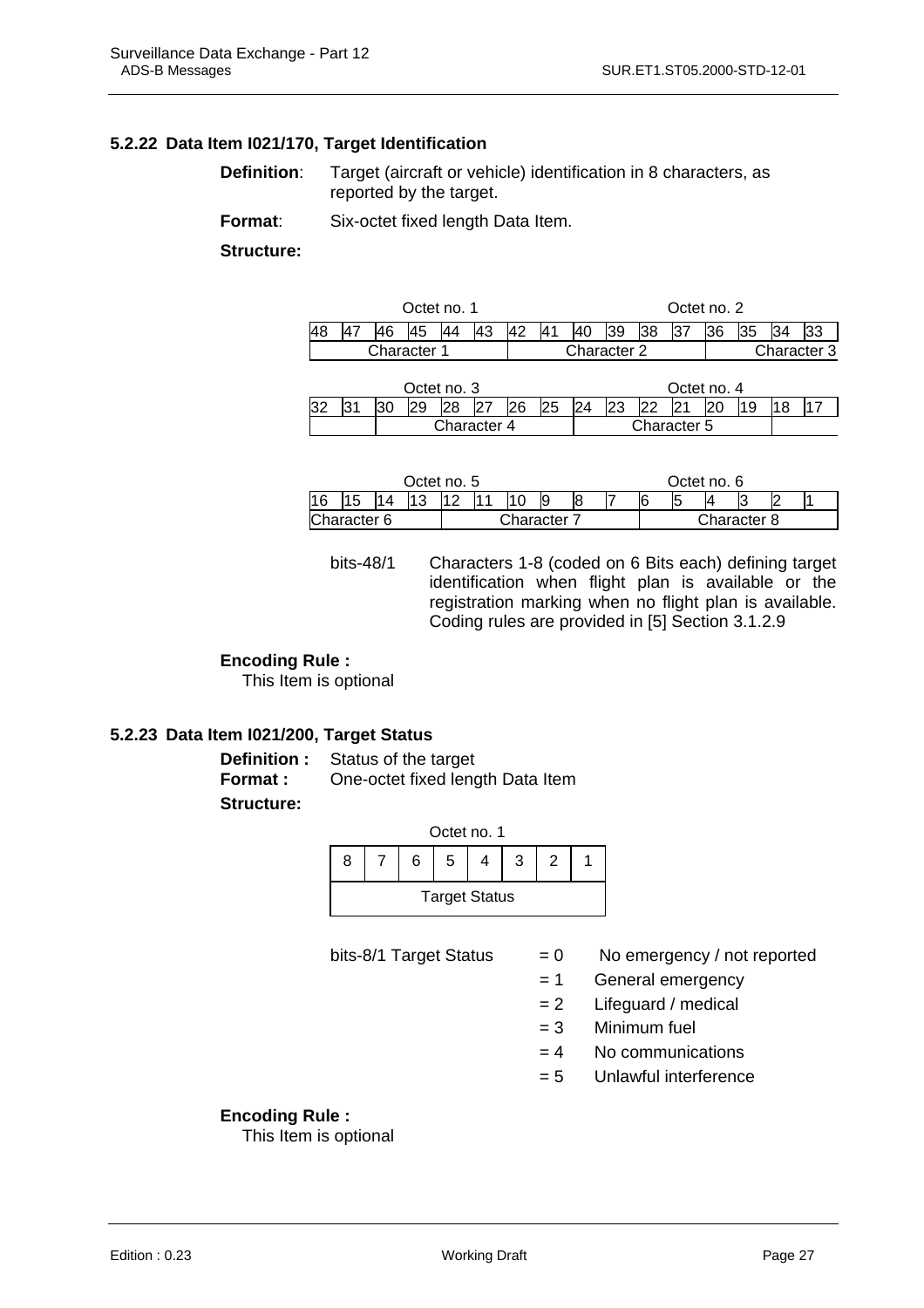# <span id="page-33-0"></span>**5.2.24 Data Item I021/210, Link Technology Indicator**

**Definition :**Indication of which ADS link technology has been used to send the target report.

**Format :**One-octet fixed length Data Item

#### **Structure:**

|                |          |       |                                            | Octet no. 1       |                                                                                           |                |   |  |  |  |  |
|----------------|----------|-------|--------------------------------------------|-------------------|-------------------------------------------------------------------------------------------|----------------|---|--|--|--|--|
| 8              | 7        | 6     | 5                                          | 4                 | 3                                                                                         | $\overline{2}$ | 1 |  |  |  |  |
| 0              | $\Omega$ | 0     |                                            | DTI MDSUAT VDLOTR |                                                                                           |                |   |  |  |  |  |
| bits-8/6       |          |       | Spare bits                                 |                   |                                                                                           |                |   |  |  |  |  |
| bit-5          |          |       | (DTI)                                      |                   | Cockpit Display of Traffic Information<br>$= 0$ Unknown<br>= 1 Aircraft equiped with CDTI |                |   |  |  |  |  |
| bit-4          |          | (MDS) |                                            |                   | <b>Mode-S Extended Squitter</b><br>$= 0$ Not used<br>$= 1$ Used                           |                |   |  |  |  |  |
| (UAT)<br>bit-3 |          |       | <b>UAT</b><br>$= 0$ Not used<br>$= 1$ Used |                   |                                                                                           |                |   |  |  |  |  |
| (VDL)<br>bit-2 |          |       | VDL Mode 4<br>$= 0$ Not used<br>$= 1$ Used |                   |                                                                                           |                |   |  |  |  |  |
| bit-1          |          |       | (OTR)                                      |                   | <b>Other Technology</b><br>Not used<br>$= 0$<br>Used<br>$=1$                              |                |   |  |  |  |  |

#### **Encoding Rule :**

This Item shall be present in every ASTERIX record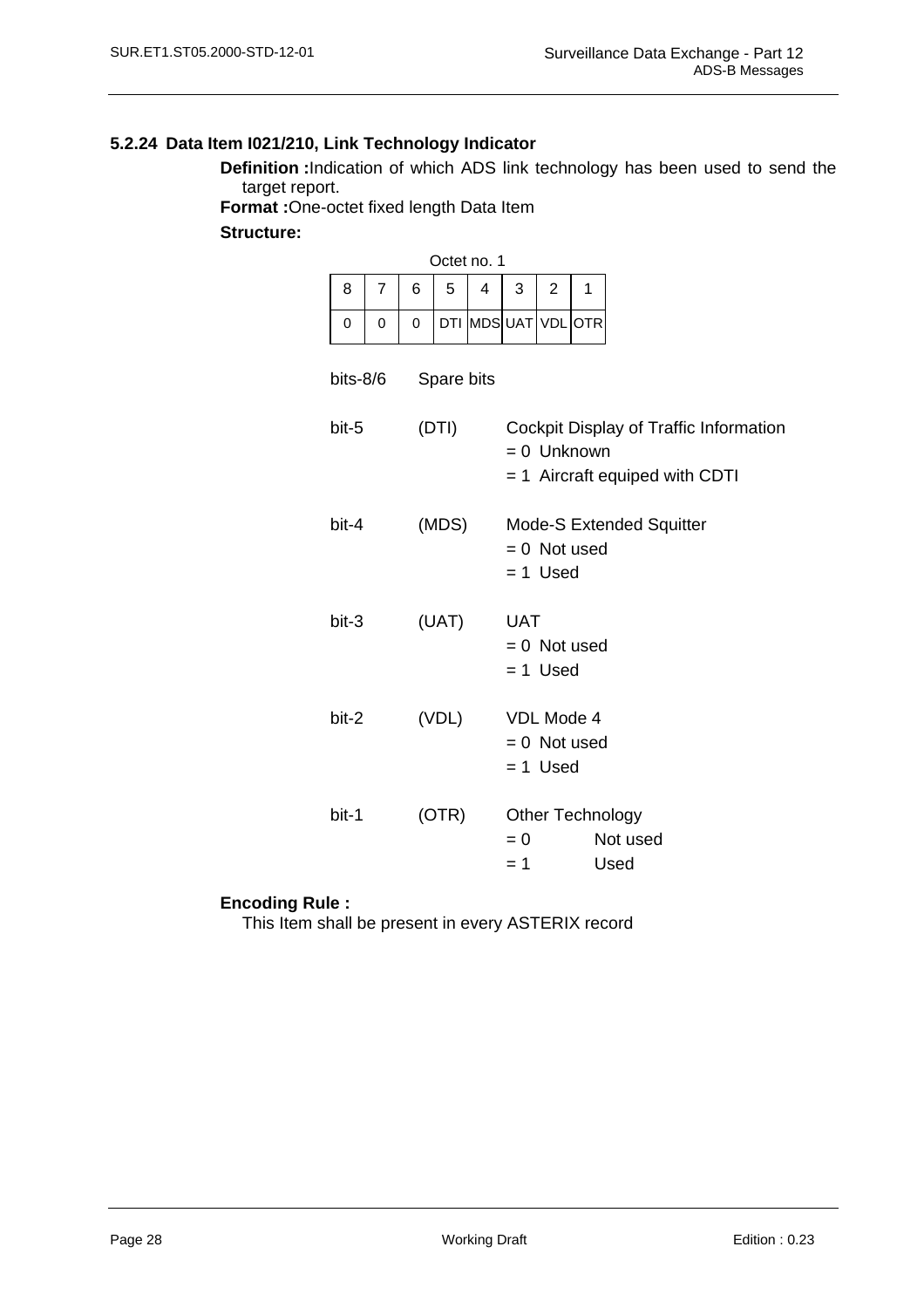#### <span id="page-34-0"></span>**5.2.25 Data Item I021/220, Met Information**

|          | <b>Definition:</b> Meteorological information.                 |
|----------|----------------------------------------------------------------|
| Format : | Compound data item consisting of a one byte primary sub-field, |
|          | followed by up to four fixed length data fields.               |

Octet no. 1

#### **Structure of Primary Subfield:**

| 8        | 7              | 6          | 5          | 4              | 3     | 2 | 1                                                 |                        |  |  |  |  |
|----------|----------------|------------|------------|----------------|-------|---|---------------------------------------------------|------------------------|--|--|--|--|
| WS       | <b>WD</b>      | <b>TMP</b> | <b>TRB</b> | 0              | 0     | 0 | <b>FX</b>                                         |                        |  |  |  |  |
|          |                |            |            |                |       |   |                                                   |                        |  |  |  |  |
| bit-8    |                |            | (WS)       |                | $= 0$ |   | Absence of Subfield #1                            |                        |  |  |  |  |
|          |                |            |            |                | $= 1$ |   | Presence of Subfield #1                           |                        |  |  |  |  |
| bit-7    |                |            | (WD)       |                | $= 0$ |   |                                                   | Absence of Subfield #2 |  |  |  |  |
|          |                |            |            |                | $= 1$ |   | Presence of Subfield #2                           |                        |  |  |  |  |
|          |                |            |            |                |       |   |                                                   |                        |  |  |  |  |
|          | (TMP)<br>bit-6 |            |            | $= 0$<br>$= 1$ |       |   | Absence of Subfield #3<br>Presence of Subfield #3 |                        |  |  |  |  |
|          |                |            |            |                |       |   |                                                   |                        |  |  |  |  |
| bit-5    |                |            | (TRB)      |                | $= 0$ |   | Absence of Subfield #4                            |                        |  |  |  |  |
|          |                |            |            |                | $= 1$ |   | Presence of Subfield #4                           |                        |  |  |  |  |
| bits-4/2 |                |            |            |                |       |   |                                                   |                        |  |  |  |  |
|          |                |            |            |                |       |   | Spare bits set to zero                            |                        |  |  |  |  |
| bit-1    |                | FX         |            |                |       |   | <b>Extension indicator</b>                        |                        |  |  |  |  |
|          |                |            |            |                | $= 0$ |   | no extension                                      |                        |  |  |  |  |
|          |                |            |            |                | = 1   |   | extension                                         |                        |  |  |  |  |

#### **Structure of Subfield #1: Wind Speed**

|            |    |    | Octet no. 1 |                     |    |    | Octet no. 2 |            |  |   |   |   |   |   |  |
|------------|----|----|-------------|---------------------|----|----|-------------|------------|--|---|---|---|---|---|--|
| 16         | 15 | 14 | 13          | 12                  | 11 | 10 | 9           | 8          |  | 6 | 5 | 4 | 3 | 2 |  |
| Wind Speed |    |    |             |                     |    |    |             | <b>LSB</b> |  |   |   |   |   |   |  |
| bits-8/1   |    |    |             | Wind Speed<br>(LSB) |    |    |             | $= 1$ knot |  |   |   |   |   |   |  |

 $0 \le$  Wind Speed  $\le$  300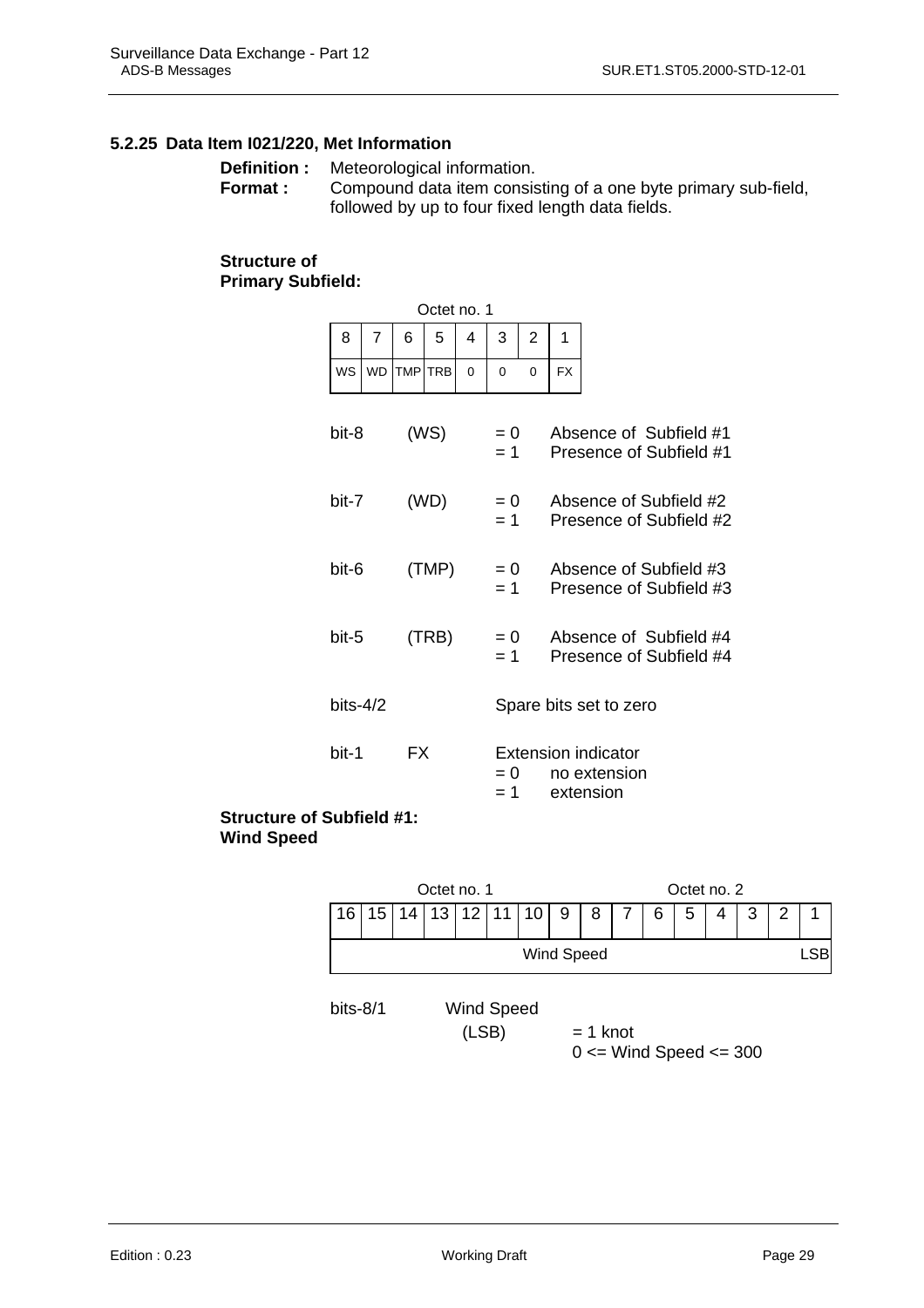#### **Structure of Subfield #2: Wind Direction**





bits-8/1 Turbulence

Integer between 0 and 15 inclusive

### **Encoding Rule :**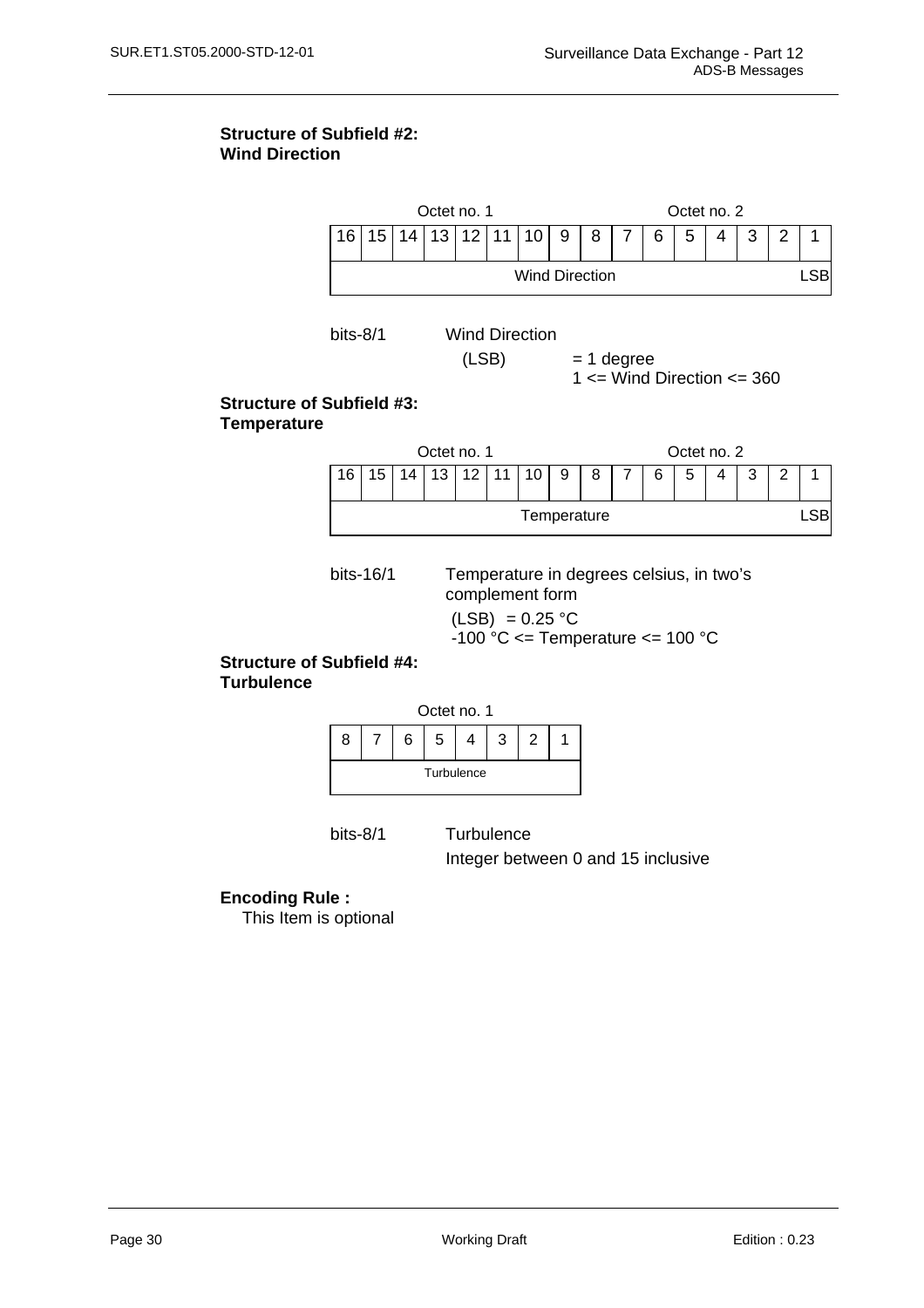### <span id="page-36-0"></span>**5.2.26 Data Item I021/230 Roll Angle**

| <b>Definition</b> : The roll angle, in two's complement form, of an aircraft executing a |
|------------------------------------------------------------------------------------------|
| turn.                                                                                    |

**Format :** A two byte fixed length data item.

**Structure:** 



#### **Encoding Rule :**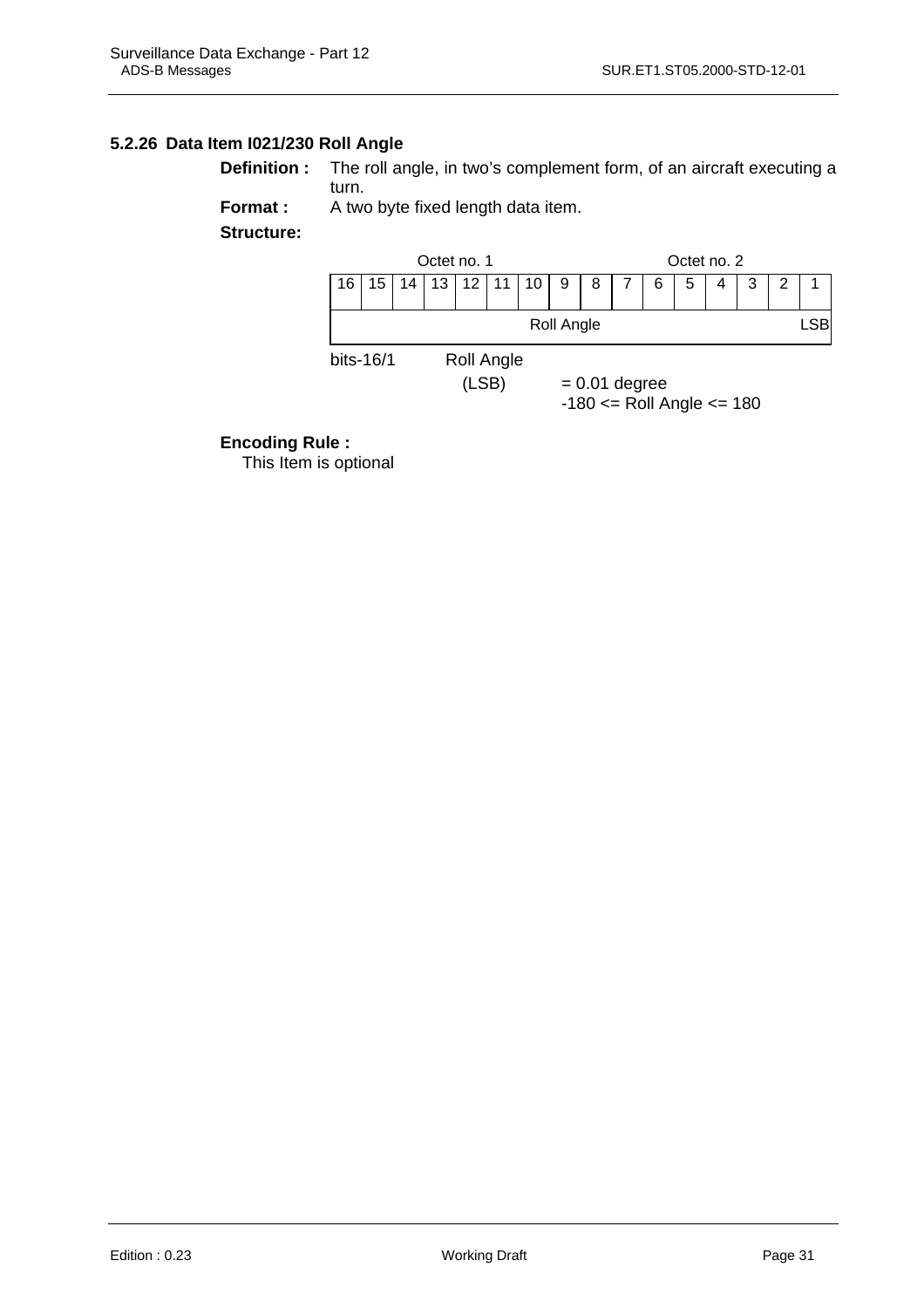# <span id="page-37-0"></span>**5.3 User Application Profile for Category 021**

The following User Application Profile shall be used for the transmission of ADS-B messages.

| <b>FRN</b>              | Data Item | <b>Information</b>                   | Length                  |
|-------------------------|-----------|--------------------------------------|-------------------------|
| 1                       | 1021/010  | Data Source Identification           | $\mathbf{2}$            |
| $\overline{\mathbf{2}}$ | 1021/040  | <b>Target Report Descriptor</b>      | $1+$                    |
| 3                       | 1021/030  | Time of Day                          | $\mathbf 3$             |
| 4                       | 1021/130  | Position in WGS-84 co-ordinates      | $6\phantom{1}6$         |
| 5                       | 1021/080  | <b>Target Address</b>                | $\frac{3}{2}$           |
| 6                       | 1021/140  | <b>Geometric Altitude</b>            |                         |
| $\overline{7}$          | 1021/090  | <b>Figure of Merit</b>               | $\overline{\mathbf{2}}$ |
| <b>FX</b>               |           | Field extension indicator            |                         |
| 8                       | 1021/210  | Link technology                      | 1                       |
| $\boldsymbol{9}$        | 1021/230  | Roll Angle                           | $\overline{2}$          |
| 10                      | 1021/145  | <b>Flight Level</b>                  | $\mathbf{2}$            |
| 11                      | 1021/150  | Air Speed                            | $\overline{2}$          |
| 12                      | 1021/151  | <b>True Air Speed</b>                | $\overline{\mathbf{2}}$ |
| 13                      | 1021/152  | <b>Magnetic Heading</b>              | $\overline{2}$          |
| 14                      | 1021/155  | <b>Barometric Vertical Rate</b>      | $\overline{2}$          |
| <b>FX</b>               |           | Field extension indicator            |                         |
| 15                      | 1021/157  | <b>Geometric Vertical Rate</b>       | $\overline{2}$          |
| 16                      | 1021/160  | <b>Ground Vector</b>                 | $\overline{\mathbf{4}}$ |
| 17                      | 1021/165  | Rate of Turn                         | $1+$                    |
| 18                      | 1021/170  | <b>Target Identification</b>         | 6                       |
| 19                      | 1021/095  | <b>Velocity Accuracy</b>             | 1                       |
| 20                      | 1021/032  | Time of day accuracy                 | 1                       |
| 21                      | 1021/200  | <b>Target Status</b>                 | 1                       |
| <b>FX</b>               |           | Field extension indicator            |                         |
| 22                      | 1021/020  | <b>Emitter Category</b>              | 1                       |
| 23                      | 1021/220  | Met report                           | 1+                      |
| 24                      | 1021/146  | Intermediate State Selected Altitude | $\mathbf{2}$            |
| 25                      | 1021/148  | <b>Final State Selected Altitude</b> | $\overline{2}$          |
| 26                      | 1021/110  | <b>Trajectory Intent</b>             | $1 + N*15$              |
| 27                      |           | Spare bits set to zero               |                         |
| 28                      |           | Spare bits set to zero               |                         |
| <b>FX</b>               |           | Field extension indicator            |                         |
| 29                      |           | Spare bits set to zero               |                         |
| 30                      |           | Spare bits set to zero               |                         |
| 31                      |           | Spare bits set to zero               |                         |
| 32                      |           | Spare bits set to zero               |                         |
| 33                      |           | Spare bits set to zero               |                         |
| 34                      | RE        | <b>Reserved Expansion Field</b>      |                         |
| 35                      | <b>SP</b> | <b>Special Purpose Field</b>         | 1+                      |
| <b>FX</b>               |           | Field extension indicator            |                         |

| Table 2 - ADS-B Messages UAP |  |
|------------------------------|--|
|------------------------------|--|

In the above table